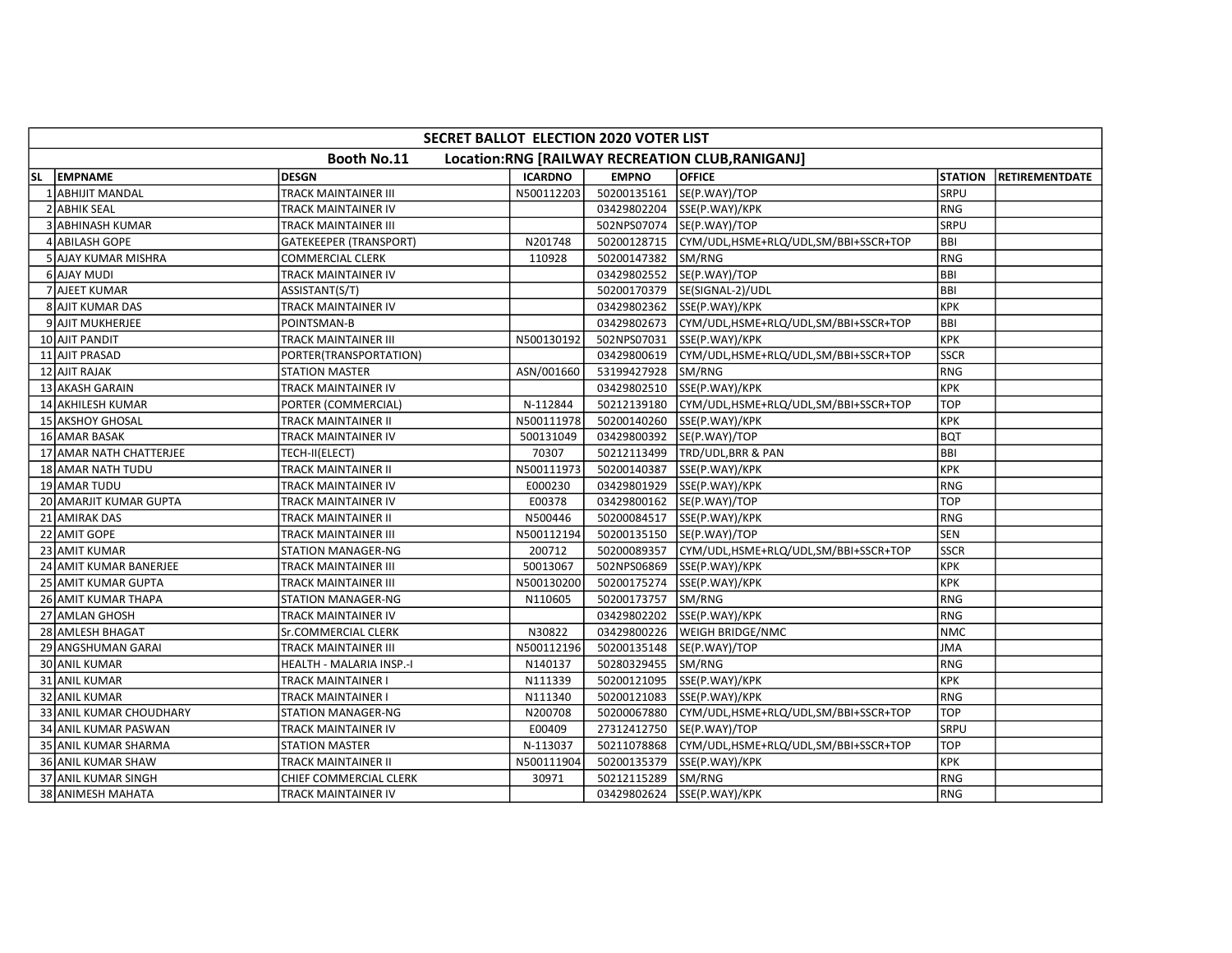|    | SECRET BALLOT ELECTION 2020 VOTER LIST                          |                                    |                |              |                                      |                |                       |  |  |  |  |
|----|-----------------------------------------------------------------|------------------------------------|----------------|--------------|--------------------------------------|----------------|-----------------------|--|--|--|--|
|    | Booth No.11<br>Location:RNG [RAILWAY RECREATION CLUB, RANIGANJ] |                                    |                |              |                                      |                |                       |  |  |  |  |
| SL | <b>EMPNAME</b>                                                  | <b>DESGN</b>                       | <b>ICARDNO</b> | <b>EMPNO</b> | <b>OFFICE</b>                        | <b>STATION</b> | <b>RETIREMENTDATE</b> |  |  |  |  |
|    | <b>39 ANKIT KUMAR</b>                                           | <b>TRAINEES</b>                    |                | 03429803036  | SSE(P.WAY)/KPK                       | Ікрк           |                       |  |  |  |  |
|    | 40 ANNTALAL MAHATO                                              | TRACK MAINTAINER I                 | 73804          |              | 50212035488 SSE(P.WAY)/KPK           | RNG            |                       |  |  |  |  |
|    | 41 ANTIM DAN                                                    | TRACK MAINTAINER II                | N50012997      | 502NPS05477  | SE(P.WAY)/TOP                        | <b>SEN</b>     |                       |  |  |  |  |
|    | 42 ANUP BISWAS                                                  | TRACK MAINTAINER IV                |                | 03429802623  | SSE(P.WAY)/KPK                       | RNG            |                       |  |  |  |  |
|    | 43 ANUP KUMAR CHAUDHURY                                         | <b>TRACK MAINTAINER III</b>        | N500130218     | 502NPS00180  | SSE(P.WAY)/KPK                       | Ікрк           |                       |  |  |  |  |
|    | 44 APARNA RUIDAS                                                | PORTER (COMMERCIAL)                | N201746        | 50200133206  | SM/RNG                               | RNG            |                       |  |  |  |  |
|    | 45 ARJUN DAS                                                    | <b>TRACK MAINTAINER II</b>         | N500452        | 50200087117  | SSE(P.WAY)/KPK                       | RNG            |                       |  |  |  |  |
|    | 46 ARJUN GHOSH                                                  | TRACK MAINTAINER III               | N500131112     | 50714106502  | SSE(P.WAY)/KPK                       | RNG            |                       |  |  |  |  |
|    | 47 ARUN KUMAR HELA                                              | ASSISTANT(S/T)                     | N170356        | 50200088006  | CSI/1/ASN                            | RNG            |                       |  |  |  |  |
|    | 48 ARUN KUMAR SHARMA                                            | <b>STATION MANAGER-NG</b>          | N200749        | 50209829258  | <b>SM/RNG</b>                        | IRNG           |                       |  |  |  |  |
|    | 49 ARUN KUMAR SINGH                                             | TRACK MAINTAINER III               | N50012972      | 50200175316  | SSE(P.WAY)/KPK                       | KPK            |                       |  |  |  |  |
|    | 50 ARUN KUMAR SRIVASTAVA                                        | SUPERVISOR (ENQUIRY / RESERVATION) | N30552         | 50204624117  | SM/RNG                               | <b>RNG</b>     |                       |  |  |  |  |
|    | 51 ARUP DANDAPATH                                               | TRACK MAINTAINER III               | N50012970      | 50200175353  | SSE(P.WAY)/KPK                       | RNG            |                       |  |  |  |  |
|    | 52 ARVIND KUMAR                                                 | <b>STATION MANAGER-NG</b>          | 112837         | 50212123286  | SM/RNG                               | RNG            |                       |  |  |  |  |
|    | 53 ARVIND KUMAR CHAUHAN                                         | <b>TRACK MAINTAINER III</b>        | N500112297     | 50200156978  | SE(P.WAY)/TOP                        | <b>TOP</b>     |                       |  |  |  |  |
|    | 54 ASHISH CHATERJEE                                             | PORTER (COMMERCIAL)                | N110697        | 50200183167  | SM/RNG                               | RNG            |                       |  |  |  |  |
|    | 55 ASHISH KUMAR                                                 | TRACK MAINTAINER II                | N500112094     | 50200145373  | SSE(P.WAY)/KPK                       | Ікрк           |                       |  |  |  |  |
|    | 56 ASHOK HELA                                                   | <b>SHUNT MAN</b>                   | 112501         | 50212076302  | SM/RNG                               | RNG            |                       |  |  |  |  |
|    | 57 ASHOK KUMAR                                                  | <b>TRACK MAINTAINER IV</b>         | E000217        | 03429801769  | SSE(P.WAY)/KPK                       | RNG            |                       |  |  |  |  |
|    | 58 ASHOK KUMAR DAS                                              | ASSISTANT(S/T)                     | 121057         | 50208310816  | SR.DSTE OFFICE/ASN                   | RNG            |                       |  |  |  |  |
|    | 59 ASHUTOSH KUMAR                                               | <b>TRACK MAINTAINER III</b>        | N000008        | 503DLC30971  | SSE(P.WAY)/KPK                       | RNG            |                       |  |  |  |  |
|    | 60 ASLAM AZAD                                                   | TRACK MAINTAINER IV                | N40351         | 50200060902  | SE(P.WAY)/TOP                        | BBI            |                       |  |  |  |  |
|    | 61 ATANU PAL                                                    | TRACK MAINTAINER IV                | 500131329      | 03429800382  | SE(P.WAY)/TOP                        | <b>TOP</b>     |                       |  |  |  |  |
|    | 62 ATMANAND SINGH                                               | TECH.(SIGNAL MAINTAINER)-I         | 121081         | 50212079730  | CSI/1/ASN                            | <b>KPK</b>     |                       |  |  |  |  |
|    | 63 AVIJIT CHATTERJEE                                            | <b>TRACK MAINTAINER II</b>         | 500130913      | 50200112926  | SE(P.WAY)/TOP                        | <b>TOP</b>     |                       |  |  |  |  |
|    | 64 AVIJIT ROY                                                   | ASSISTANT(S/T)                     |                | 03429800609  | SE(SIGNAL-2)/UDL                     | <b>SSCR</b>    |                       |  |  |  |  |
|    | 65 AVIJIT ROY                                                   | <b>TRACK MAINTAINER III</b>        | 500131051      | 12221000803  | SE(P.WAY)/TOP                        | <b>IRH</b>     |                       |  |  |  |  |
|    | 66 AVIJIT SARKAR                                                | TRACK MAINTAINER III               | 500130920      | 502NPS07067  | SE(P.WAY)/TOP                        | <b>SRPU</b>    |                       |  |  |  |  |
|    | 67 AVIK MAJI                                                    | <b>CHIEF TRAINS CLERK</b>          | N200916        | 50200100572  | SM/RNG                               | RNG            |                       |  |  |  |  |
|    | 68 AVISHEK BRAHMACHARI                                          | TRACK MAINTAINER IV                |                | 03429802203  | SSE(P.WAY)/KPK                       | RNG            |                       |  |  |  |  |
|    | 69 AVYNAY MAJI                                                  | TRACK MAINTAINER III               | N500112192     | 50200135203  | SE(P.WAY)/TOP                        | SEN            |                       |  |  |  |  |
|    | 70 AWADHESH KUMAR                                               | STATION MANAGER-NG                 | N201752        | 50200089655  | CYM/UDL,HSME+RLQ/UDL,SM/BBI+SSCR+TOP | BBI            |                       |  |  |  |  |
|    | 71 AYAN GANDHI                                                  | TRACK MAINTAINER IV                |                | 03429802217  | SE(P.WAY)/TOP                        | <b>SSCR</b>    |                       |  |  |  |  |
|    | 72 AYAN MONDAL                                                  | <b>TRACK MAINTAINER IV</b>         |                | 03429802689  | SE(P.WAY)/TOP                        | <b>TOP</b>     |                       |  |  |  |  |
|    | 73 BABAN DEY                                                    | TRACK MAINTAINER IV                | N500130559     | 50200149482  | SE(P.WAY)/TOP                        | <b>TOP</b>     |                       |  |  |  |  |
|    | 74 BABILAS HANSDA                                               | TRACK MAINTAINER IV                | <b>NA</b>      | 275N0007119  | SE(P.WAY)/TOP                        | <b>IRH</b>     |                       |  |  |  |  |
|    | 75 BABLOO KUMAR                                                 | TRACK MAINTAINER II                | N500112077     | 50200145294  | SSE(P.WAY)/KPK                       | <b>KPK</b>     |                       |  |  |  |  |
|    | 76 BABLU BAGDI                                                  | <b>SHUNT MAN</b>                   | N201086        | 50200113323  | SM/RNG                               | RNG            |                       |  |  |  |  |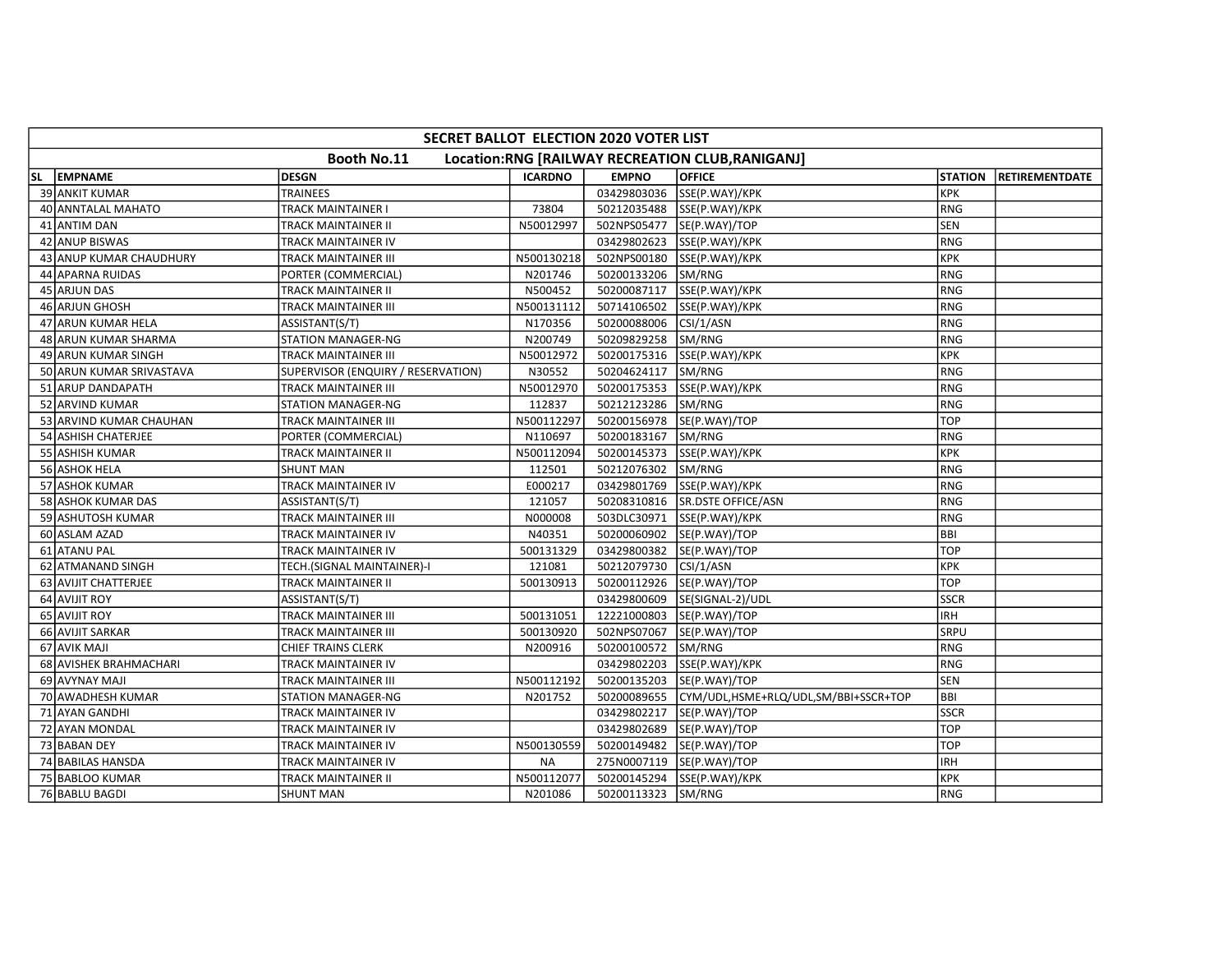|    | SECRET BALLOT ELECTION 2020 VOTER LIST                          |                                    |                |              |                                      |                |                       |  |  |  |  |
|----|-----------------------------------------------------------------|------------------------------------|----------------|--------------|--------------------------------------|----------------|-----------------------|--|--|--|--|
|    | Booth No.11<br>Location:RNG [RAILWAY RECREATION CLUB, RANIGANJ] |                                    |                |              |                                      |                |                       |  |  |  |  |
| SL | <b>EMPNAME</b>                                                  | DESGN                              | <b>ICARDNO</b> | <b>EMPNO</b> | <b>OFFICE</b>                        | <b>STATION</b> | <b>RETIREMENTDATE</b> |  |  |  |  |
|    | 77 BABLU KUMAR                                                  | POINTSMAN-B                        | ASN/002412     | 18329802490  | SM/RNG                               | RNG            |                       |  |  |  |  |
|    | 78 BABUJAN BESRA                                                | TRACK MAINTAINER IV                | 75097          | 50212035865  | SE(P.WAY)/TOP                        | <b>BBI</b>     |                       |  |  |  |  |
|    | 79 BADAL MONDAL                                                 | ASSISTANT(S/T)                     | 120820         | 50212137455  | SE(SIGNAL-2)/UDL                     | <b>TOP</b>     |                       |  |  |  |  |
|    | 80 BAIDYA NATH RAJAK                                            | CHIEF COMMERCIAL CLERK             | N30072         | 50210589235  | CYM/UDL,HSME+RLQ/UDL,SM/BBI+SSCR+TOP | TOP            |                       |  |  |  |  |
|    | 81 BAIDYANATH MARDI                                             | <b>TRACK MAINTAINER IV</b>         |                | 03429802616  | SE(P.WAY)/TOP                        | <b>TOP</b>     |                       |  |  |  |  |
|    | 82 BALAI GARAI                                                  | TRACK MAINTAINER II                | N500111972     | 50200140375  | SSE(P.WAY)/KPK                       | RNG            |                       |  |  |  |  |
|    | 83 BALESWAR YADAV                                               | PORTER(TRANSPORTATION)             | 30964          | 50212126391  | SM/RNG                               | RNG            |                       |  |  |  |  |
|    | 84 BANESHWAR MARANDI                                            | TRACK MAINTAINER I                 | 75135          | 50212048057  | SE(P.WAY)/TOP                        | SEN            |                       |  |  |  |  |
|    | 85 BAPAN MONDAL                                                 | TRACK MAINTAINER III               |                | 502NPS07149  | SSE(P.WAY)/KPK                       | RNG            |                       |  |  |  |  |
|    | 86 BAPPA MONDAL                                                 | TRACK MAINTAINER IV                | 500131312      |              | 03429800852 SE(P.WAY)/TOP            | <b>TOP</b>     |                       |  |  |  |  |
|    | 87 BAPPA PATI                                                   | TRACK MAINTAINER IV                |                | 03429802180  | SSE(P.WAY)/KPK                       | <b>KPK</b>     |                       |  |  |  |  |
|    | 88 BARJEN SOREN                                                 | <b>Sr.CABIN MASTER</b>             | 112485         | 50212089539  | SM/RNG                               | RNG            |                       |  |  |  |  |
|    | 89 BASU YADAB                                                   | PORTER(TRANSPORTATION)             | 30962          | 50212126380  | SM/RNG                               | <b>RNG</b>     |                       |  |  |  |  |
|    | 90 BASUDEV MAHATO                                               | TRACK MAINTAINER II                | N500639        | 50200110462  | SE(P.WAY)/TOP                        | <b>SEN</b>     |                       |  |  |  |  |
|    | 91 BASUDEV YADAV                                                | TRACK MAINTAINER IV                | 75115          | 50212035774  | SE(P.WAY)/TOP                        | <b>SRPU</b>    |                       |  |  |  |  |
|    | 92 BELU BOURI                                                   | <b>SHUNT MAN</b>                   | 112528         | 50212125787  | SM/RNG                               | RNG            |                       |  |  |  |  |
|    | 93 BHIKHARI ROY                                                 | Sr.CABINMAN                        | 112741         | 50210109341  | CYM/UDL,HSME+RLQ/UDL,SM/BBI+SSCR+TOP | <b>SSCR</b>    |                       |  |  |  |  |
|    | 94 BHUBNESHWAR MONDAL                                           | PORTER (COMMERCIAL)                | N200419        | 50200060896  | SM/RNG                               | <b>KPK</b>     |                       |  |  |  |  |
|    | 95 BIDESHI KUMHAR                                               | TECH.(BLACK SMITH)-I               | N500628        | 50200086642  | SE(P.WAY)/TOP                        | <b>TOP</b>     |                       |  |  |  |  |
|    | 96 BIJAY HANSDA                                                 | TRACK MAINTAINER IV                | E000225        | 03429801765  | SSE(P.WAY)/KPK                       | <b>RNG</b>     |                       |  |  |  |  |
|    | 97 BIJAY KUMAR PRASAD                                           | TRACK MAINTAINER IV                | 50031363       |              | 03429801112 SSE(P.WAY)/KPK           | KPK            |                       |  |  |  |  |
|    | 98 BIJAYMAN PAUL                                                | HELPER                             |                | 03229800908  | TRD/UDL, BRR & PAN                   | <b>BBI</b>     |                       |  |  |  |  |
|    | 99 BIJOY GHOSH                                                  | TRACK MAINTAINER IV                |                | 03429802214  | SE(P.WAY)/TOP                        | <b>SSCR</b>    |                       |  |  |  |  |
|    | 100 BIKASH KUMAR MONDAL                                         | <b>CABIN MASTER</b>                | N200809        | 50200097937  | SM/RNG                               | RNG            |                       |  |  |  |  |
|    | 101 BIKASH MURMU                                                | ASSISTANT(S/T)                     |                | 502NPS05838  | $\left $ CSI/1/ASN                   | <b>NMC</b>     |                       |  |  |  |  |
|    | 102 BIKASH RAJJAK                                               | TRACK MAINTAINER III               |                | 503T3835503  | SE(P.WAY)/TOP                        | <b>TOP</b>     |                       |  |  |  |  |
|    | 103 BIKRAM GHOSHAL                                              | TRACK MAINTAINER II                | N500528        | 50200105739  | SE(P.WAY)/TOP                        | <b>TOP</b>     |                       |  |  |  |  |
|    | 104 BINA MINZ                                                   | SUPERVISOR (ENQUIRY / RESERVATION) | N30048         | 50212130096  | SM/RNG                               | <b>RNG</b>     |                       |  |  |  |  |
|    | 105 BINAY KRISHNA MURMU                                         | TRACK MAINTAINER IV                |                | 03429802556  | SE(P.WAY)/TOP                        | <b>TOP</b>     |                       |  |  |  |  |
|    | 106 BINKTESH KUMAR                                              | TRACK MAINTAINER I                 | N40426         | 50212145981  | SE(P.WAY)/TOP                        | <b>TOP</b>     |                       |  |  |  |  |
|    | 107 BINOD HARI                                                  | <b>GATEKEEPER (TRANSPORT)</b>      | N201023        | 50200094717  | CYM/UDL,HSME+RLQ/UDL,SM/BBI+SSCR+TOP | <b>TOP</b>     |                       |  |  |  |  |
|    | 108 BINOD KUMAR                                                 | <b>GATEKEEPER (TRANSPORT)</b>      | N-201976       | 50200148891  | CYM/UDL,HSME+RLQ/UDL,SM/BBI+SSCR+TOP | <b>TOP</b>     |                       |  |  |  |  |
|    | 109 BINOD PANDIT                                                | TRACK MAINTAINER II                | N500670        | 50200088171  | SE(P.WAY)/TOP                        | TOP            |                       |  |  |  |  |
|    | 110 BINOD PASWAN                                                | TECH.CARPENTER-II                  | N500433        | 50200082223  | SSE(P.WAY)/KPK                       | <b>KPK</b>     |                       |  |  |  |  |
|    | 111 BINOY PATRA                                                 | TRACK MAINTAINER IV                |                | 03429802622  | SSE(P.WAY)/KPK                       | RNG            |                       |  |  |  |  |
|    | 112 BIPIN GHOSH                                                 | TRACK MAINTAINER III               | N500112191     | 50200135215  | SE(P.WAY)/TOP                        | <b>IRH</b>     |                       |  |  |  |  |
|    | 113 BIPIN KUMAR                                                 | ASSISTANT(S/T)                     |                | 12221403922  | CSI/1/ASN                            | <b>KPK</b>     |                       |  |  |  |  |
|    | 114 BIPUL MONDAL                                                | TRACK MAINTAINER III               | N500130689     | 502NPS10884  | SSE(P.WAY)/KPK                       | RNG            |                       |  |  |  |  |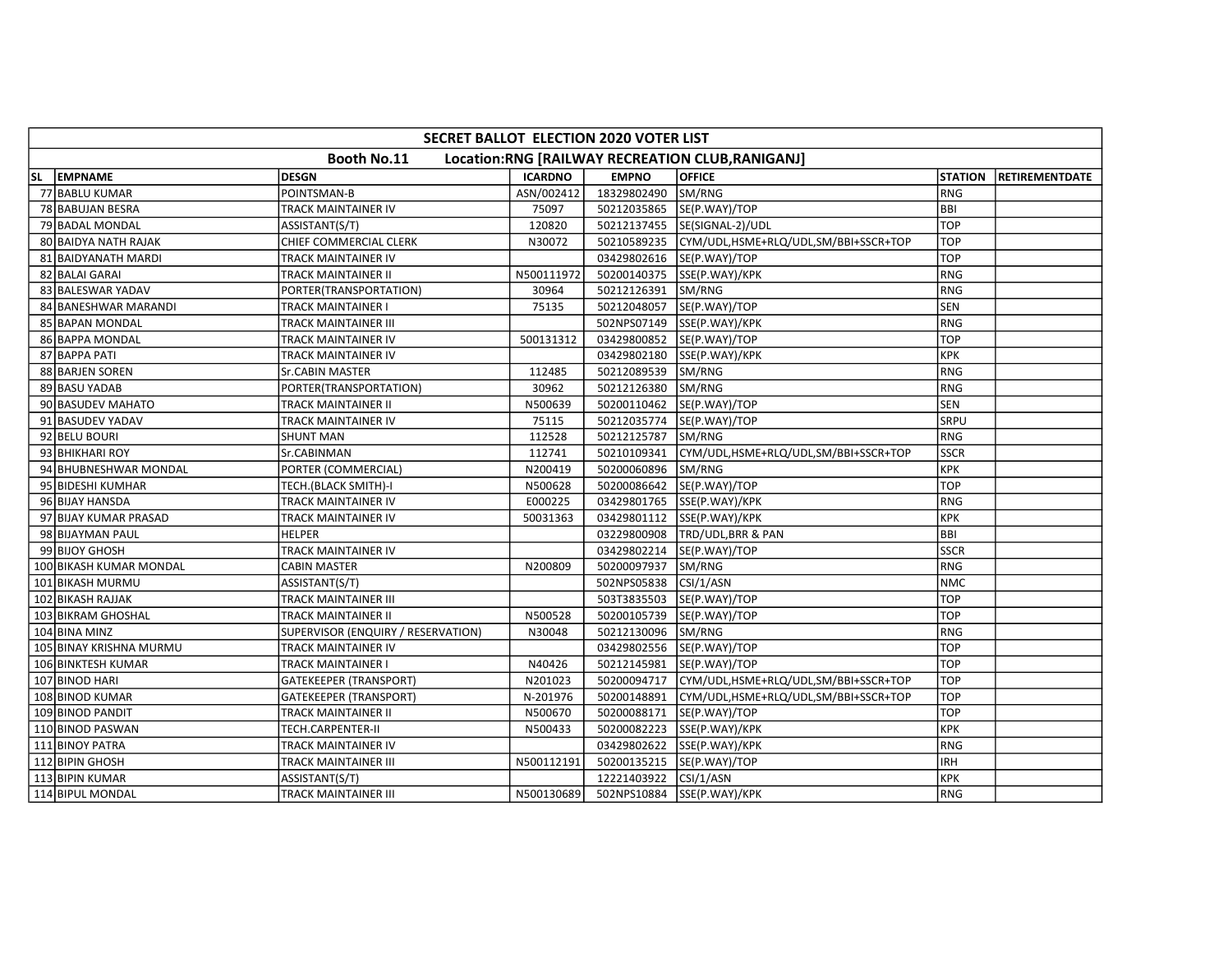|           | SECRET BALLOT ELECTION 2020 VOTER LIST                          |                                    |                |                    |                                      |                |                       |  |  |  |  |
|-----------|-----------------------------------------------------------------|------------------------------------|----------------|--------------------|--------------------------------------|----------------|-----------------------|--|--|--|--|
|           | Booth No.11<br>Location:RNG [RAILWAY RECREATION CLUB, RANIGANJ] |                                    |                |                    |                                      |                |                       |  |  |  |  |
| <b>SL</b> | <b>EMPNAME</b>                                                  | DESGN                              | <b>ICARDNO</b> | <b>EMPNO</b>       | <b>OFFICE</b>                        | <b>STATION</b> | <b>RETIREMENTDATE</b> |  |  |  |  |
|           | 115 BIRENDRA SINGH                                              | POINTSMAN-A                        |                | 15412040118        | SM/RNG                               | RNG            |                       |  |  |  |  |
|           | 116 BISWAJIT BAURI                                              | TRACK MAINTAINER II                | N30483         |                    | 50200105673  SE(P.WAY)/TOP           | <b>BBI</b>     |                       |  |  |  |  |
|           | 117 BISWAJIT BHADRA                                             | TRACK MAINTAINER III               | N500130206     | 502NPS07036        | SSE(P.WAY)/KPK                       | <b>RNG</b>     |                       |  |  |  |  |
|           | 118 BISWAJIT DAS                                                | JUNIOR ENGINEER(P.WAY)             | 500131399      | 50200161482        | SE(P.WAY)/TOP                        | <b>BBI</b>     |                       |  |  |  |  |
|           | 119 BISWAJIT MAHATO                                             | TRACK MAINTAINER IV                |                | 03429802316        | SSE(P.WAY)/KPK                       | RNG            |                       |  |  |  |  |
|           | 120 BISWAJIT SARKAR                                             | ASSISTANT(S/T)                     |                | 03429802277        | CTCI/ASN                             | RNG            |                       |  |  |  |  |
|           | 121 BISWANATH GOPE                                              | ASSISTANT(S/T)                     | 120700         | 50212040642        | SE(SIGNAL-2)/UDL                     | <b>TOP</b>     |                       |  |  |  |  |
|           | 122 BISWANATH PAUL                                              | PORTER(TRANSPORTATION)             | N200314        | 50200063502        | CYM/UDL,HSME+RLQ/UDL,SM/BBI+SSCR+TOP | <b>BBI</b>     |                       |  |  |  |  |
|           | 123 BLACIUS XAXA                                                | <b>STATION MANAGER-NG</b>          | N200371        | 502A0006348        | CYM/UDL,HSME+RLQ/UDL,SM/BBI+SSCR+TOP | <b>BBI</b>     |                       |  |  |  |  |
|           | 124 BRAHMDEO MANDAL                                             | TRACK MAINTAINER IV                | N50031361      | 03429801113        | SSE(P.WAY)/KPK                       | RNG            |                       |  |  |  |  |
|           | 125 BRIJ KISHORE RAM                                            | GATEKEEPER (TRANSPORT)             | 112551         | 50212125740        | SM/RNG                               | RNG            |                       |  |  |  |  |
|           | 126 CHANCHAL BHAKAT                                             | OFFICE SUPERINTENDENT              | 74084          | 50212079972        | SSE(P.WAY)/KPK                       | <b>KPK</b>     |                       |  |  |  |  |
|           | 127 CHANCHAL PAL                                                | TRACK MAINTAINER IV                |                | 03429802182        | SSE(P.WAY)/KPK                       | <b>KPK</b>     |                       |  |  |  |  |
|           | 128 CHANDAN BHAGAT                                              | TRACK MAINTAINER IV                |                | 502NPS06594        | SSE(P.WAY)/KPK                       | <b>KPK</b>     |                       |  |  |  |  |
|           | 129 CHANDAN DAS                                                 | TRACK MAINTAINER IV                |                |                    | 03429802201 SSE(P.WAY)/KPK           | <b>KPK</b>     |                       |  |  |  |  |
|           | 130 CHANDAN KHAN                                                | TRACK MAINTAINER II                | N111290        | 50200121101        | SSE(P.WAY)/KPK                       | <b>RNG</b>     |                       |  |  |  |  |
|           | 131 CHANDAN MANDAL                                              | TRACK MAINTAINER III               | 500130922      | 502NPS07002        | SE(P.WAY)/TOP                        | <b>SSCR</b>    |                       |  |  |  |  |
|           | 132 CHANDAN SINGH                                               | TRACK MAINTAINER IV                |                | 03429802354        | SSE(P.WAY)/KPK                       | <b>RNG</b>     |                       |  |  |  |  |
|           | 133 CHANDRA SEKHAR YADAV                                        | <b>GATEKEEPER (TRANSPORT)</b>      | 112680         | 50212136451 SM/RNG |                                      | RNG            |                       |  |  |  |  |
|           | 134 CHANDRABHUSAN KR DAS                                        | TRACK MAINTAINER II                | N111901        |                    | 50200011411  SSE(P.WAY)/KPK          | <b>RNG</b>     |                       |  |  |  |  |
|           | 135 CHANDRAMA KUMAR NUNIA                                       | <b>SHUNT MAN</b>                   | 113368         | 50200021611        | SM/RNG                               | RNG            |                       |  |  |  |  |
|           | 136 CHANDRSHEKHAR KUMAR                                         | TRACK MAINTAINER II                | N500112084     | 50200145336        | SSE(P.WAY)/KPK                       | RNG            |                       |  |  |  |  |
|           | 137 CHETAN RAM                                                  | <b>SHUNT MAN</b>                   | 112531         | 50212137224        | SM/RNG                               | <b>RNG</b>     |                       |  |  |  |  |
|           | 138 CHHAKAN MAHTO                                               | TRACK MAINTAINER II                | N500112731     | 50200159244        | SSE(P.WAY)/KPK                       | <b>KPK</b>     |                       |  |  |  |  |
|           | 139 CHHANDA CHATTERJEE                                          | SUPERVISOR (ENQUIRY / RESERVATION) | N30537         | 50212115307        | SM/RNG                               | RNG            |                       |  |  |  |  |
|           | 140 CHHATAR SAREN                                               | TRACK MAINTAINER I                 | N500572        | 50200023176        | SE(P.WAY)/TOP                        | <b>TOP</b>     |                       |  |  |  |  |
|           | 141 CHHATTAR YADAV                                              | TRACK MAINTAINER I                 | N500395        | 50200084554        | SSE(P.WAY)/KPK                       | <b>KPK</b>     |                       |  |  |  |  |
|           | 142 CHHOTOLAL KUMBHAKAR                                         | <b>SHUNT MAN</b>                   | N200033        | 50200063514        | SM/RNG                               | <b>RNG</b>     |                       |  |  |  |  |
|           | 143 CHINMOY MANDAL                                              | TRACK MAINTAINER IV                |                | 03429802216        | SE(P.WAY)/TOP                        | <b>SSCR</b>    |                       |  |  |  |  |
|           | 144 CHIRANJIT TUDU                                              | TRACK MAINTAINER IV                |                |                    | 03429802690 SE(P.WAY)/TOP            | <b>TOP</b>     |                       |  |  |  |  |
|           | 145 DASHRATH YADAVE                                             | <b>SHUNT MAN</b>                   | 11/12079       | 50200401878        | CYM/UDL,HSME+RLQ/UDL,SM/BBI+SSCR+TOP | TOP            |                       |  |  |  |  |
|           | 146 DASHRATH MEENA                                              | TRACK MAINTAINER IV                | N50031355      | 03429801116        | SSE(P.WAY)/KPK                       | <b>KPK</b>     |                       |  |  |  |  |
|           | 147 DAYAMOY MONDAL                                              | TRACK MAINTAINER IV                |                | 18329801928        | SSE(P.WAY)/KPK                       | <b>KPK</b>     |                       |  |  |  |  |
|           | 148 DEBABRATA CHATTOPADHYAY                                     | SENIOR SECTION ENGINEER(P.WAY)     | N111818        |                    | 50212106562 SE(P.WAY)/TOP            | <b>BBI</b>     |                       |  |  |  |  |
|           | 149 DEBASIS DHAK                                                | TRACK MAINTAINER II                | N30501         | 50200107130        | SE(P.WAY)/TOP                        | <b>SRPU</b>    |                       |  |  |  |  |
|           | 150 DEBASIS RAKSHIT                                             | <b>Sr.COMMERCIAL CLERK</b>         | 86             | 50200029336        | WEIGH BRIDGE/NMC                     | <b>NMC</b>     |                       |  |  |  |  |
|           | 151 DEBASIS ROY                                                 | TRACK MAINTAINER III               | 500130916      |                    | 502NPS10910  SE(P.WAY)/TOP           | <b>SEN</b>     |                       |  |  |  |  |
|           | 152 DEBASISH GARAI                                              | TRACK MAINTAINER IV                |                |                    | 03429802505 SSE(P.WAY)/KPK           | RNG            |                       |  |  |  |  |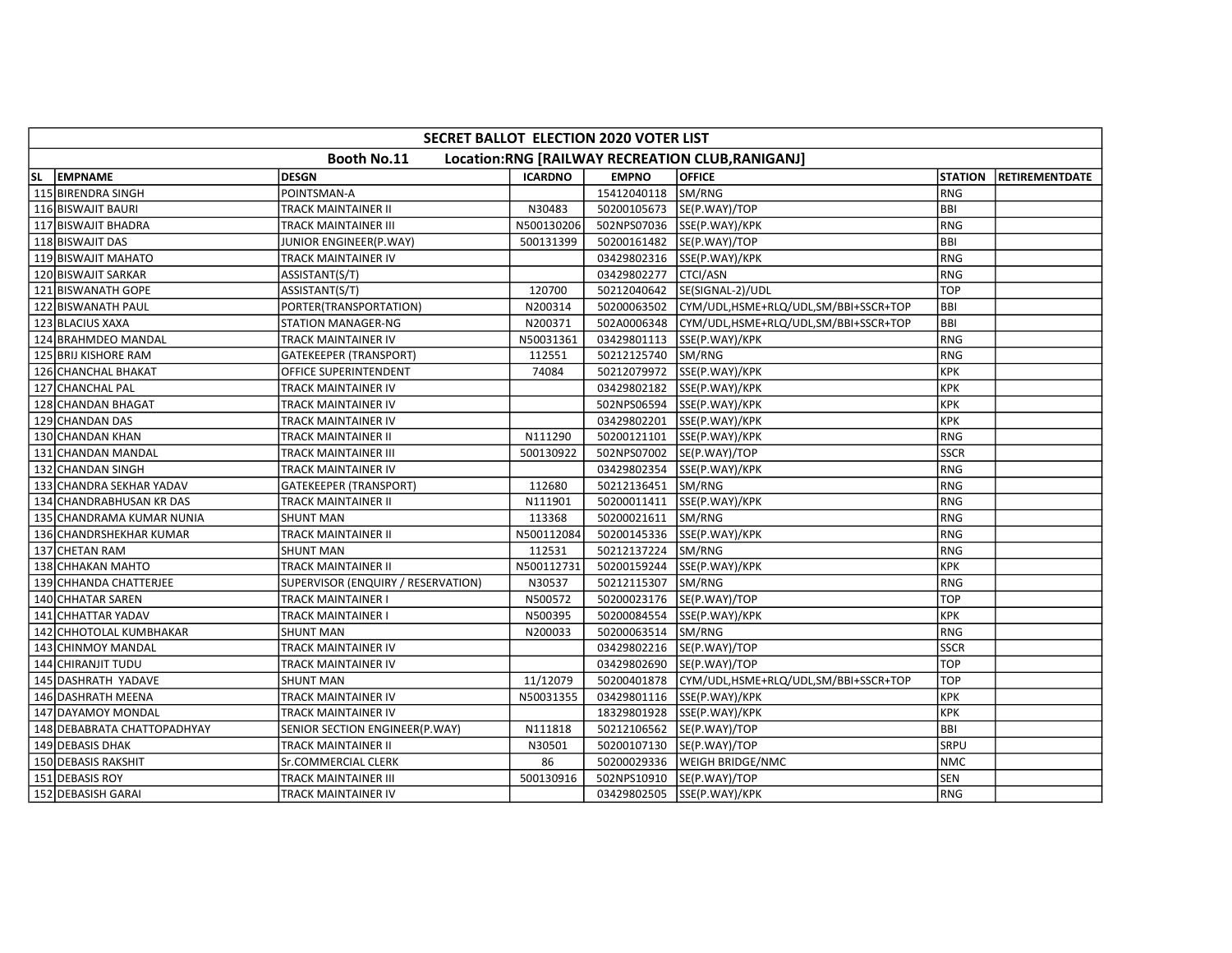|           | SECRET BALLOT ELECTION 2020 VOTER LIST                          |                              |                |              |                                      |                |                       |  |  |  |
|-----------|-----------------------------------------------------------------|------------------------------|----------------|--------------|--------------------------------------|----------------|-----------------------|--|--|--|
|           | Booth No.11<br>Location:RNG [RAILWAY RECREATION CLUB, RANIGANJ] |                              |                |              |                                      |                |                       |  |  |  |
| <b>SL</b> | <b>EMPNAME</b>                                                  | DESGN                        | <b>ICARDNO</b> | <b>EMPNO</b> | <b>OFFICE</b>                        | <b>STATION</b> | <b>RETIREMENTDATE</b> |  |  |  |
|           | 153 DEBASISH MAHATO                                             | TRACK MAINTAINER IV          |                | 03429802519  | SSE(P.WAY)/KPK                       | <b>KPK</b>     |                       |  |  |  |
|           | 154 DEBASISH SARKAR                                             | TRACK MAINTAINER IV          | 500131073      |              | 03429800396 SE(P.WAY)/TOP            | <b>BQT</b>     |                       |  |  |  |
|           | 155 DEO CHAND                                                   | TRACK MAINTAINER II          | N500304        | 50200081190  | SSE(P.WAY)/KPK                       | <b>KPK</b>     |                       |  |  |  |
|           | 156 DHANESHWAR MAHTO                                            | TRACK MAINTAINER II          | N111297        | 50200133681  | SSE(P.WAY)/KPK                       | <b>KPK</b>     |                       |  |  |  |
|           | 157 DHARMA RAJ PASWAN                                           | TRACK MAINTAINER I           | N500629        | 50200088160  | SE(P.WAY)/TOP                        | <b>SSCR</b>    |                       |  |  |  |
|           | 158 DHARMENDRA HELA                                             | TRACK MAINTAINER I           | 75575          | 50212136130  | SE(P.WAY)/TOP                        | <b>TOP</b>     |                       |  |  |  |
|           | 159 DHARMENDRA KUMAR SINGH                                      | SECTION ENGINEER(P.WAY)      | N111845        | 50200019914  | SSE(P.WAY)/KPK                       | <b>KPK</b>     |                       |  |  |  |
|           | 160 DHARMENDRA TANTI                                            | TRACK MAINTAINER II          | N500634        | 50200089187  | SE(P.WAY)/TOP                        | <b>JMA</b>     |                       |  |  |  |
|           | 161 DIBYENDU CHATTERJEE                                         | TRACK MAINTAINER III         | 00000GK        | 12221000979  | SE(P.WAY)/TOP                        | <b>TOP</b>     |                       |  |  |  |
|           | 162 DILIP KUMAR RAM                                             | <b>COMMERCIAL SUPERVISOR</b> | 30048          | 50204615360  | <b>SM/RNG</b>                        | RNG            |                       |  |  |  |
|           | 163 DILIP KUSHWAHA                                              | Sr.COMMERCIAL CLERK(GOODS)   | 31106          | 50212117377  | CYM/UDL,HSME+RLQ/UDL,SM/BBI+SSCR+TOP | TOP            |                       |  |  |  |
|           | 164 DINA BANDHU MONDAL                                          | Ch. OFFICE SUPERINTENDENT    | T00146         | 50212084888  | SM/RNG                               | <b>RNG</b>     |                       |  |  |  |
|           | 165 DINES PAL                                                   | TRACK MAINTAINER II          | N500111979     | 50200140259  | SSE(P.WAY)/KPK                       | KPK            |                       |  |  |  |
|           | 166 DINESH KUMAR                                                | TRACK MAINTAINER III         | N50013030      | 50200175304  | SSE(P.WAY)/KPK                       | <b>KPK</b>     |                       |  |  |  |
|           | 167 DINESH KUMAR MEENA                                          | <b>SR SECTION ENGINEER</b>   | N111700        | 50200055943  | SSE(P.WAY)/KPK                       | <b>KPK</b>     |                       |  |  |  |
|           | 168 DINESH MURMU                                                | TRACK MAINTAINER II          | N500111367     | 50200133267  | SE(P.WAY)/TOP                        | TOP            |                       |  |  |  |
|           | 169 DIPA MALLICK                                                | TRACK MAINTAINER IV          |                | 03429802215  | SE(P.WAY)/TOP                        | <b>TOP</b>     |                       |  |  |  |
|           | 170 DIPAK KUMAR                                                 | PORTER(TRANSPORTATION)       | ASN/001659     | 50205639414  | SM/RNG                               | <b>RNG</b>     |                       |  |  |  |
|           | 171 DIPAK BISWAS                                                | TRACK MAINTAINER III         |                |              | 502NPS07065  SE(P.WAY)/TOP           | <b>BBI</b>     |                       |  |  |  |
|           | 172 DIPAK MAHATO                                                | TRACK MAINTAINER I           | 74680          |              | 50212135320 SE(P.WAY)/TOP            | <b>TOP</b>     |                       |  |  |  |
|           | 173 DIPAK TEWARY                                                | TRACK MAINTAINER III         | N50013021      |              | 502NPS06870 SSE(P.WAY)/KPK           | <b>RNG</b>     |                       |  |  |  |
|           | 174 DUGAI MONDAL                                                | TRACK MAINTAINER III         | N111232        | 50200128685  | SE(P.WAY)/TOP                        | <b>SRPU</b>    |                       |  |  |  |
|           | 175 DULAL CHANDRA GORAI                                         | TRACK MAINTAINER II          | N111327        | 50200124515  | SSE(P.WAY)/KPK                       | <b>KPK</b>     |                       |  |  |  |
|           | 176 FARID KHAN                                                  | PORTER(TRANSPORTATION)       |                | 50200167459  | SM/RNG                               | RNG            |                       |  |  |  |
|           | 177 GANESH MANDAL                                               | PORTER (COMMERCIAL)          | N201757        | 50200113888  | CYM/UDL,HSME+RLQ/UDL,SM/BBI+SSCR+TOP | <b>TOP</b>     |                       |  |  |  |
|           | 178 GANESH RAJAK                                                | TRACK MAINTAINER IV          |                | 18329802058  | SSE(P.WAY)/KPK                       | KPK            |                       |  |  |  |
|           | 179 GOBINDA HALDER                                              | TRACK MAINTAINER IV          | 500131056      | 03429800394  | SE(P.WAY)/TOP                        | <b>BOT</b>     |                       |  |  |  |
|           | 180 GOPAL CHANDRA CHAR                                          | <b>STATION MANAGER-NG</b>    | 112517         | 50212098280  | SM/RNG                               | <b>RNG</b>     |                       |  |  |  |
|           | 181 GOPAL KUMAR JHA                                             | ASSISTANT(S/T)               | N170364        | 50212137029  | SE(SIGNAL-2)/UDL                     | <b>SSCR</b>    |                       |  |  |  |
|           | 182 GOPAL MAJUMDAR                                              | TRACK MAINTAINER IV          | 500131055      | 03429800442  | SE(P.WAY)/TOP                        | BBI            |                       |  |  |  |
|           | 183 GOPAL MISTRY                                                | TRACK MAINTAINER III         | N50013019      | 50200169559  | SSE(P.WAY)/KPK                       | RNG            |                       |  |  |  |
|           | 184 GOPAL RUIDAS                                                | TRACK MAINTAINER IV          |                | 03429802355  | SSE(P.WAY)/KPK                       | KPK            |                       |  |  |  |
|           | 185 GOPI NATH MONDAL                                            | Sr.CABINMAN                  | 112721         | 50212097044  | CYM/UDL,HSME+RLQ/UDL,SM/BBI+SSCR+TOP | <b>SSCR</b>    |                       |  |  |  |
|           | 186 GOUTAM PRASAD                                               | TRACK MAINTAINER II          | N500111906     | 50200135320  | SSE(P.WAY)/KPK                       | KPK            |                       |  |  |  |
|           | 187 GUBBALA UMASHANKAR                                          | Sr.TECH.(SIGNAL MAINTAINER)  | 121082         | 50212123419  | CSI/1/ASN                            | RNG            |                       |  |  |  |
|           | 188 GULAB CHANDRA PASWAN                                        | <b>SHUNT MAN</b>             |                | 50200183751  | CYM/UDL,HSME+RLQ/UDL,SM/BBI+SSCR+TOP | <b>TOP</b>     |                       |  |  |  |
|           | 189 GULSHAN KUMAR                                               | <b>STATION MASTER</b>        |                | 03429801481  | SM/RNG                               | <b>RNG</b>     |                       |  |  |  |
|           | 190 GUPTESHWAR YADAV                                            | TRACK MAINTAINER III         | N50013029      |              | 50200169535 SSE(P.WAY)/KPK           | <b>KPK</b>     |                       |  |  |  |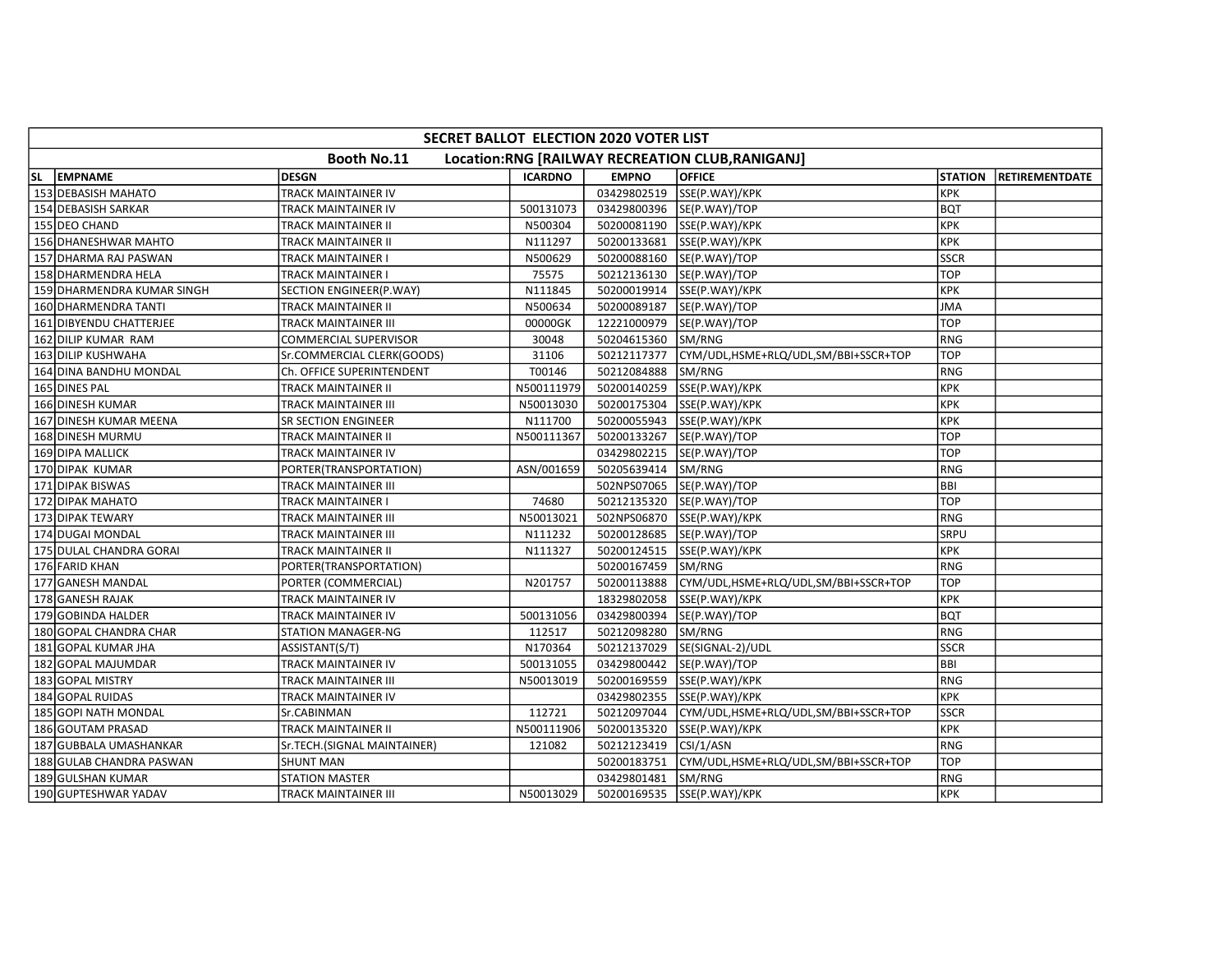|           | SECRET BALLOT ELECTION 2020 VOTER LIST                          |                               |                |              |                                      |                |                       |  |  |  |
|-----------|-----------------------------------------------------------------|-------------------------------|----------------|--------------|--------------------------------------|----------------|-----------------------|--|--|--|
|           | Booth No.11<br>Location:RNG [RAILWAY RECREATION CLUB, RANIGANJ] |                               |                |              |                                      |                |                       |  |  |  |
| <b>SL</b> | <b>EMPNAME</b>                                                  | <b>DESGN</b>                  | <b>ICARDNO</b> | <b>EMPNO</b> | <b>OFFICE</b>                        | <b>STATION</b> | <b>RETIREMENTDATE</b> |  |  |  |
|           | 191 GURUPADA CHAKRABORTY                                        | PORTER(TRANSPORTATION)        | N110603        | 502NPS06121  | SM/RNG                               | Ікрк           |                       |  |  |  |
|           | 192 GURUPADA GORAIN                                             | TRACK MAINTAINER IV           | N500130870     | 50200404394  | SSE(P.WAY)/KPK                       | KPK            |                       |  |  |  |
|           | 193 HEM LAL RAJWAR                                              | <b>STATION MASTER</b>         | N201710        | 50212143832  | SM/RNG                               | KPK            |                       |  |  |  |
|           | 194 HEMANTA KUMAR JAMUDA                                        | Sr.TECH.(SIGNAL MAINTAINER)   | 121086         | 50212130308  | CSI/1/ASN                            | NMC            |                       |  |  |  |
|           | 195 HIMADRI BISWAS                                              | <b>TRACK MAINTAINER III</b>   | N500130225     | 502NPS07026  | SSE(P.WAY)/KPK                       | RNG            |                       |  |  |  |
|           | 196 HIRALAL GHOSH                                               | TRACK MAINTAINER IV           | 75252          | 50212067258  | SE(P.WAY)/TOP                        | JMA            |                       |  |  |  |
|           | 197 HIRALAL KUMHAR                                              | TRACK MAINTAINER II           | N500637        | 50200086630  | SE(P.WAY)/TOP                        | <b>TOP</b>     |                       |  |  |  |
|           | 198 HUKAM SINGH MEENA                                           | TRACK MAINTAINER IV           | N0000222       | 03429801776  | SSE(P.WAY)/KPK                       | KPK            |                       |  |  |  |
|           | 199 INDRAJIT PRODHANIA                                          | TRACK MAINTAINER IV           | 500131309      | 03429800856  | SE(P.WAY)/TOP                        | <b>TOP</b>     |                       |  |  |  |
|           | 200 ITU MONDAL                                                  | PORTER (COMMERCIAL)           | 30862          | 03429800198  | <b>SM/RNG</b>                        | IRNG           |                       |  |  |  |
|           | 201 JAGADISH TUDU                                               | TRACK MAINTAINER III          | E00006         | 50200404657  | SSE(P.WAY)/KPK                       | RNG            |                       |  |  |  |
|           | 202 JAGARNATH YADAV                                             | TRACK MAINTAINER I            | N500635        | 50200087506  | SE(P.WAY)/TOP                        | <b>SSCR</b>    |                       |  |  |  |
|           | 203 JAGRNATH PRASAD                                             | TRACK MAINTAINER II           | N500112091     | 50200145324  | SSE(P.WAY)/KPK                       | KPK            |                       |  |  |  |
|           | 204 JAI PRAKASH YADAV                                           | TRACK MAINTAINER IV           | 500131230      | 03429800882  | SE(P.WAY)/TOP                        | <b>TOP</b>     |                       |  |  |  |
|           | 205 JALKU YADAV                                                 | TRACK MAINTAINER II           | N500616        | 50200087490  | SE(P.WAY)/TOP                        | <b>TOP</b>     |                       |  |  |  |
|           | 206 JANG BAHADUR PASWAN                                         | TRACK MAINTAINER II           | N500112195     | 50200135197  | SE(P.WAY)/TOP                        | <b>TOP</b>     |                       |  |  |  |
|           | 207 JAY PRAKASH                                                 | TECHNICIAN III                | 60607          | 50212141010  | EF/UDL                               | l RNG          |                       |  |  |  |
|           | 208 JAY PRAKASH YADAV                                           | GATEKEEPER (TRANSPORT)        | N201910        | 50200149500  | CYM/UDL,HSME+RLQ/UDL,SM/BBI+SSCR+TOP | BBI            |                       |  |  |  |
|           | 209 JAYANTI LAL GUPTA                                           | CHIEF COMMERCIAL CLERK        | 30966          | 50212092113  | SM/RNG                               | RNG            |                       |  |  |  |
|           | 210 JAYAPRAKASH                                                 | TECH.(TELECOM MAINTAINER)-III | TSG1002        | 15309C00077  | <b>CTCI/ASN</b>                      | <b>TOP</b>     |                       |  |  |  |
|           | 211 JAYDEB MAJI                                                 | <b>STATION MASTER</b>         | 110907         | 50200169432  | SM/RNG                               | KPK            |                       |  |  |  |
|           | 212 JAYOTSEN CHAKRABORTY                                        | TRACK MAINTAINER II           | N111325        | 50200120972  | SSE(P.WAY)/KPK                       | KPK            |                       |  |  |  |
|           | 213 JEETENDRA BODRA                                             | COMMERCIAL CLERK              | N201974        | 50200148088  | SM/RNG                               | RNG            |                       |  |  |  |
|           | 214 JHANTU GARAI                                                | TRACK MAINTAINER IV           |                | 03429802555  | SSE(P.WAY)/KPK                       | RNG            |                       |  |  |  |
|           | 215 JIBAN KUMAR BARIK                                           | TRACK MAINTAINER III          | N50013025      | 50200175237  | SSE(P.WAY)/KPK                       | KPK            |                       |  |  |  |
|           | 216 JIBARAM GUHA                                                | TRACK MAINTAINER II           | N500643        | 50200112800  | SE(P.WAY)/TOP                        | <b>SRPU</b>    |                       |  |  |  |
|           | 217 JITENDRA MANDAL                                             | JUNIOR ENGINEER(P.WAY)        | N111510        | 50200042730  | SSE(P.WAY)/KPK                       | Ікрк           |                       |  |  |  |
|           | 218 JITENDRA SINGH                                              | PORTER(TRANSPORTATION)        |                | 50881301157  | CYM/UDL,HSME+RLQ/UDL,SM/BBI+SSCR+TOP | <b>SSCR</b>    |                       |  |  |  |
|           | 219 JITU HARI                                                   | TRACK MAINTAINER II           | N500640        | 50200110486  | SE(P.WAY)/TOP                        | SRPU           |                       |  |  |  |
|           | 220 JOY DEV CHATTOPADHYAY                                       | <b>STATION MASTER</b>         |                | 243IF110168  | SM/RNG                               | RNG            |                       |  |  |  |
|           | 221 JOY PRAKASH SINGH                                           | PORTER(TRANSPORTATION)        | 30961          | 50212131740  | SM/RNG                               | RNG            |                       |  |  |  |
|           | 222 JOY SENGUPTA                                                | TECHNICIAN GR-II              | 121147         | 50212123456  | SR.DSTE OFFICE/ASN                   | KPK            |                       |  |  |  |
|           | 223 JOYANTA GORAIN                                              | TRACK MAINTAINER III          | N500112242     | 50200135227  | SE(P.WAY)/TOP                        | <b>JMA</b>     |                       |  |  |  |
|           | 224 JOYANTA MONDAL                                              | TRACK MAINTAINER III          | N50013022      | 50200176825  | SSE(P.WAY)/KPK                       | IRNG           |                       |  |  |  |
|           | 225 JOYDEB GORAIN                                               | TRACK MAINTAINER IV           |                | 50200408144  | SSE(P.WAY)/KPK                       | KPK            |                       |  |  |  |
|           | 226 JULIA TEWAN                                                 | Sr.COMMERCIAL CLERK           | 30715          | 50212134429  | SM/RNG                               | RNG            |                       |  |  |  |
|           | 227 JYOTI SEKHAR KAR                                            | PORTER (COMMERCIAL)           | 201911         | 50200126962  | CYM/UDL,HSME+RLQ/UDL,SM/BBI+SSCR+TOP | <b>BBI</b>     |                       |  |  |  |
|           | 228 JYOTISH EMANUEL BARWA                                       | <b>STATION MANAGER-NG</b>     | N201756        | 50200055608  | CYM/UDL,HSME+RLQ/UDL,SM/BBI+SSCR+TOP | <b>TOP</b>     |                       |  |  |  |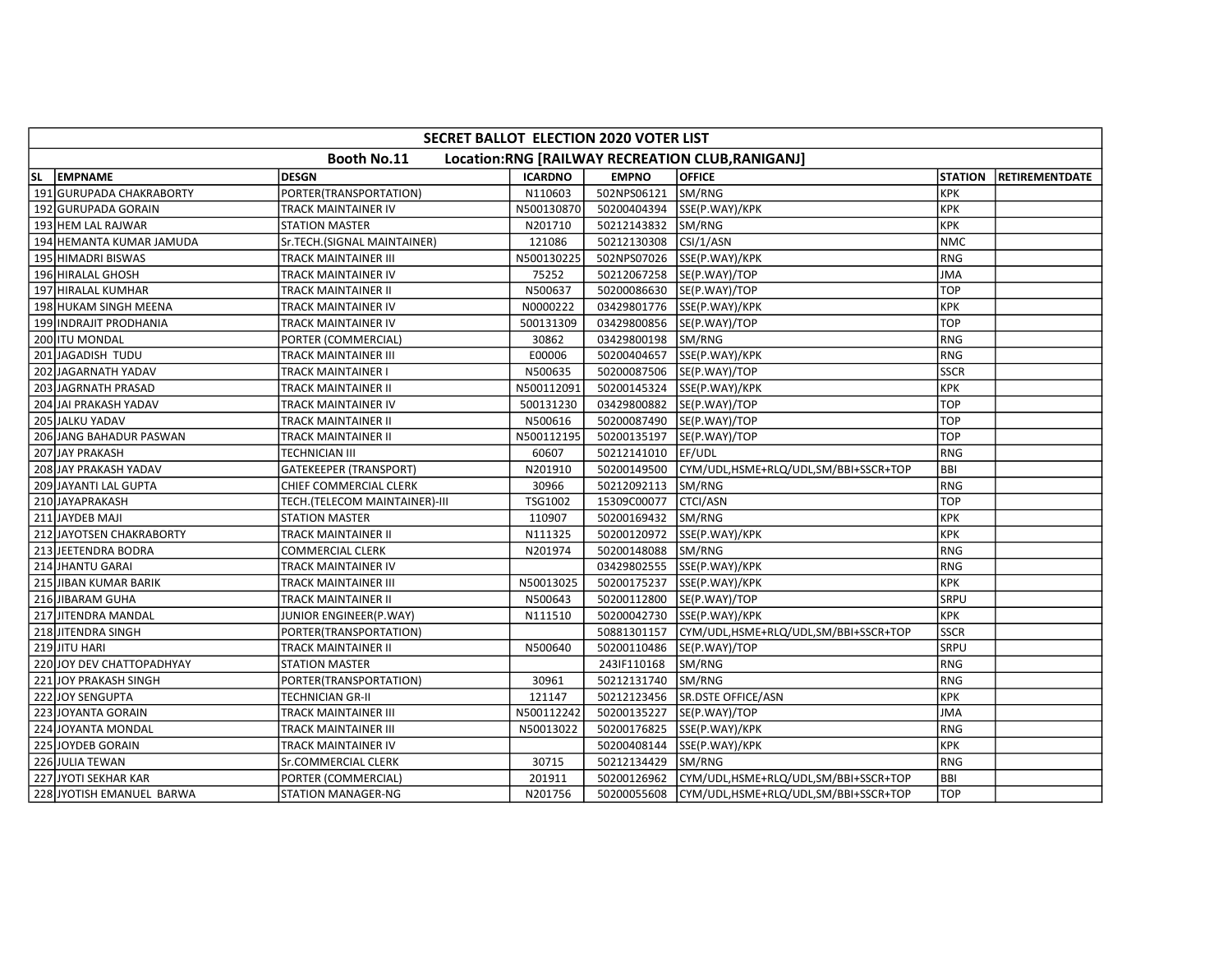|    | SECRET BALLOT ELECTION 2020 VOTER LIST                          |                                  |                |              |                                      |                |                       |  |  |  |
|----|-----------------------------------------------------------------|----------------------------------|----------------|--------------|--------------------------------------|----------------|-----------------------|--|--|--|
|    | Booth No.11<br>Location:RNG [RAILWAY RECREATION CLUB, RANIGANJ] |                                  |                |              |                                      |                |                       |  |  |  |
| SL | <b>EMPNAME</b>                                                  | <b>DESGN</b>                     | <b>ICARDNO</b> | <b>EMPNO</b> | <b>OFFICE</b>                        | <b>STATION</b> | <b>RETIREMENTDATE</b> |  |  |  |
|    | 229 KAILASH SAH                                                 | <b>TRACK MAINTAINER II</b>       | N500112082     | 50200145385  | SSE(P.WAY)/KPK                       | l RNG          |                       |  |  |  |
|    | 230 KAJAL MANDAL                                                | TRACK MAINTAINER IV              | E00002         |              | 03429801453 SSE(P.WAY)/KPK           | RNG            |                       |  |  |  |
|    | 231 KALIDAS HANSDA                                              | TRACK MAINTAINER IV              | N000220        | 03429801777  | SSE(P.WAY)/KPK                       | RNG            |                       |  |  |  |
|    | 232 KAMAL BHUMIJ                                                | TRACK MAINTAINER III             | N500130197     | 502NPS06873  | SSE(P.WAY)/KPK                       | RNG            |                       |  |  |  |
|    | 233 KAMAL PRAMANIK                                              | PORTER(TRANSPORTATION)           |                | 50714108689  | SM/RNG                               | IRNG           |                       |  |  |  |
|    | 234 KAMESHAR PASWAN                                             | TRACK MAINTAINER II              | N500448        | 50200087105  | SSE(P.WAY)/KPK                       | RNG            |                       |  |  |  |
|    | 235 KANGRASH KUMAR RAY                                          | TRACK MAINTAINER III             | N500112494     | 50200158082  | SE(P.WAY)/TOP                        | BBI            |                       |  |  |  |
|    | 236 KANTESH KUMAR                                               | COMMERCIAL CLERK(BOOKING)        | N30407         | 50200118679  | CYM/UDL,HSME+RLQ/UDL,SM/BBI+SSCR+TOP | <b>TOP</b>     |                       |  |  |  |
|    | 237 KAPIL DEV SINGH YADAV                                       | ASSISTANT(S/T)                   |                | 50200147862  | CSI/1/ASN                            | <b>NMC</b>     |                       |  |  |  |
|    | 238 KAPIL KUMAR SHAW                                            | <b>TRACK MAINTAINER II</b>       | N500111909     | 50200135355  | SSE(P.WAY)/KPK                       | l RNG          |                       |  |  |  |
|    | 239 KARIA MONDAL                                                | TRACK MAINTAINER III             | N111279        | 50200082429  | SSE(P.WAY)/KPK                       | KPK            |                       |  |  |  |
|    | 240 KARTICK CHANDRA GHOSH                                       | TRACK MAINTAINER II              | N500645        | 50200112847  | SE(P.WAY)/TOP                        | <b>SEN</b>     |                       |  |  |  |
|    | 241 KARTICK KARMAKAR                                            | Sr.CABIN MASTER                  | 112777         | 50212102611  | SM/RNG                               | KPK            |                       |  |  |  |
|    | 242 KARTICK MONDAL                                              | TRACK MAINTAINER IV              |                | 03429802686  | SE(P.WAY)/TOP                        | <b>TOP</b>     |                       |  |  |  |
|    | 243 KARTIK MUKHAREJEE                                           | <b>ENQUIRY/RESERVATION CLERK</b> |                | 50817334974  | SM/RNG                               | RNG            |                       |  |  |  |
|    | 244 KARTIK KUMAR YADAV                                          | TRACK MAINTAINER I               | 75216          | 50212132998  | SE(P.WAY)/TOP                        | <b>BQT</b>     |                       |  |  |  |
|    | 245 KASHINATH MANDAL                                            | TRACK MAINTAINER III             | N500130224     | 502NPS07041  | SSE(P.WAY)/KPK                       | RNG            |                       |  |  |  |
|    | 246 KAZI IZAZUDDIN AHMED                                        | TRACK MAINTAINER IV              | 500131397      | 50229801064  | SE(P.WAY)/TOP                        | JMA            |                       |  |  |  |
|    | 247 KESHO MAHATO                                                | TRACK MAINTAINER I               | N500449        | 50200084487  | SSE(P.WAY)/KPK                       | RNG            |                       |  |  |  |
|    | 248 KHEMLAL MAHATO                                              | TRACK MAINTAINER I               | 74421          |              | 50212126317  SE(P.WAY)/TOP           | тор            |                       |  |  |  |
|    | 249 KINGSHUK ROY                                                | TRACK MAINTAINER I               |                |              | 502A0071614  SE(P.WAY)/TOP           | <b>TOP</b>     |                       |  |  |  |
|    | 250 KISHOR KUMAR HEMBRAM                                        | TECHNICIAN GR-I                  | N80083         | 50200052218  | EF/UDL                               | IRNG           |                       |  |  |  |
|    | 251 KISHORI DAS                                                 | TRACK MAINTAINER II              | N500450        | 50200087142  | SSE(P.WAY)/KPK                       | RNG            |                       |  |  |  |
|    | 252 KOUSHIK SARKAR                                              | TRACK MAINTAINER IV              |                |              | 03429802356 SSE(P.WAY)/KPK           | RNG            |                       |  |  |  |
|    | 253 KRISHNA CHANDRA SINGH                                       | TRACK MAINTAINER IV              | E00377         | 18329802421  | SE(P.WAY)/TOP                        | <b>SEN</b>     |                       |  |  |  |
|    | 254 KRISHNA KANT UPADHYAY                                       | TRACK MAINTAINER I               | N111289        | 50200121150  | SSE(P.WAY)/KPK                       | KPK            |                       |  |  |  |
|    | 255 KRISHNA KUMAR                                               | TRACK MAINTAINER II              | N500112074     | 50200145221  | SSE(P.WAY)/KPK                       | KPK            |                       |  |  |  |
|    | 256 KULDIP DUSADH                                               | TRACK MAINTAINER II              | N500609        | 50200096544  | SE(P.WAY)/TOP                        | <b>IRH</b>     |                       |  |  |  |
|    | 257 KUMAR SAURAV                                                | <b>SHUNT MAN</b>                 | T-00068        | 03429801561  | CYM/UDL,HSME+RLQ/UDL,SM/BBI+SSCR+TOP | TOP            |                       |  |  |  |
|    | 258 KUNDAN KUMAR DAS                                            | TRACK MAINTAINER IV              |                |              | 50714505985  SSE(P.WAY)/KPK          | RNG            |                       |  |  |  |
|    | 259 KUNDAN MAHATO                                               | TRACK MAINTAINER IV              |                | 50205628817  | SSE(P.WAY)/KPK                       | RNG            |                       |  |  |  |
|    | 260 KUNDAN PRASAD JAISWAL                                       | TRACK MAINTAINER I               | N111338        | 50200121071  | SSE(P.WAY)/KPK                       | KPK            |                       |  |  |  |
|    | 261 LAKHAN HARI                                                 | TRACK MAINTAINER IV              | N5001285       | 50200154520  | SE(P.WAY)/TOP                        | <b>BBI</b>     |                       |  |  |  |
|    | 262 LAKHINDAR HANSDA                                            | TRACK MAINTAINER IV              |                | 03429802554  | SE(P.WAY)/TOP                        | Ітор           |                       |  |  |  |
|    | 263 LAKHINDAR SOREN                                             | ASSISTANT(S/T)                   | 121074         | 50212114420  | CSI/1/ASN                            | RNG            |                       |  |  |  |
|    | 264 LAL BAHADUR                                                 | TRACK MAINTAINER I               | N500372        | 50200047119  | SE(P.WAY)/TOP                        | <b>TOP</b>     |                       |  |  |  |
|    | 265 LALIT MAHAN MAJUMDER                                        | TRACK MAINTAINER III             | 500131052      | 12303527943  | SE(P.WAY)/TOP                        | <b>BQT</b>     |                       |  |  |  |
|    | 266 LALITESH KUMAR                                              | <b>STATION MANAGER-NG</b>        | N201629        | 50212093695  | SM/RNG                               | Ікрк           |                       |  |  |  |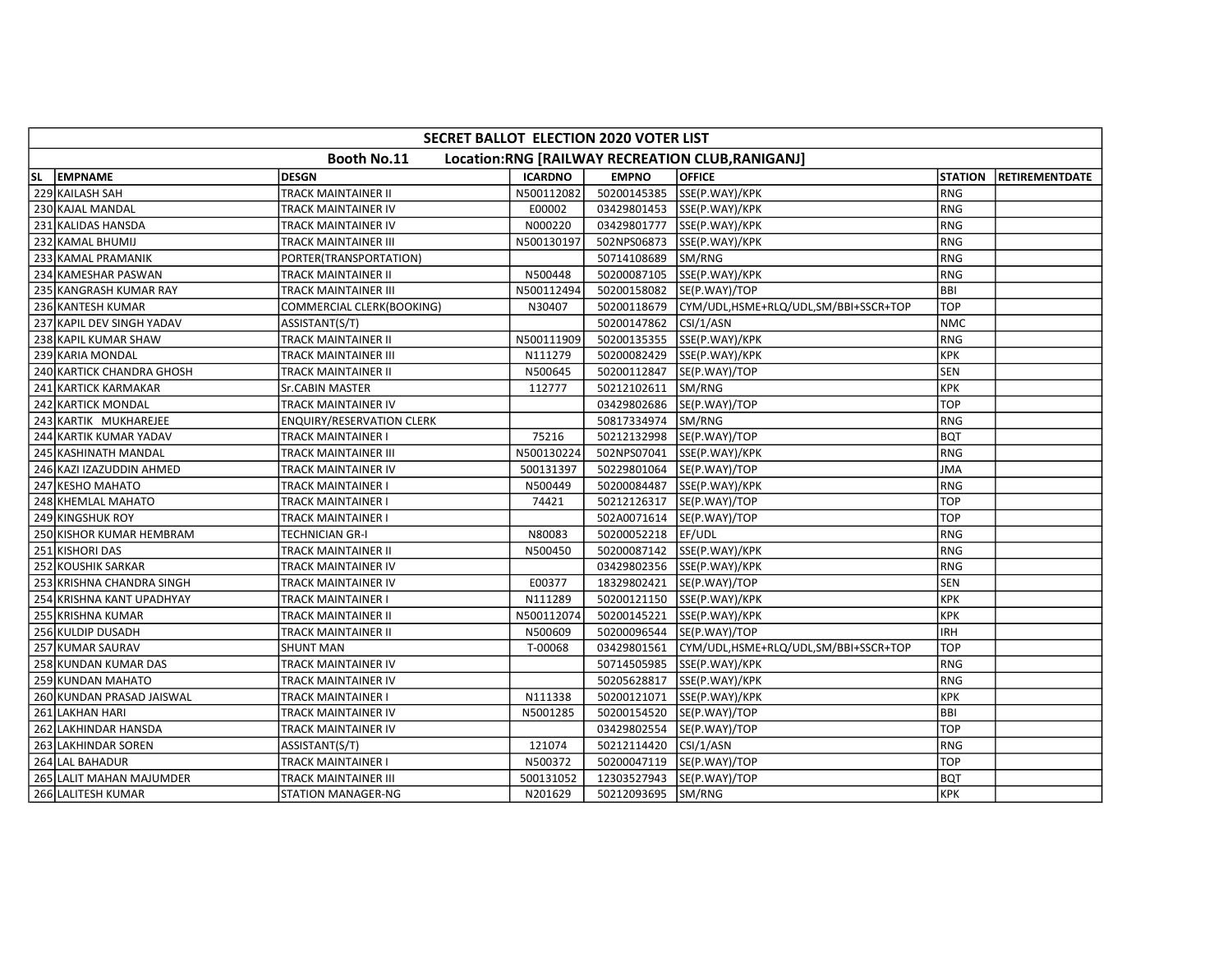|           | SECRET BALLOT ELECTION 2020 VOTER LIST                          |                                 |                |              |                                      |                |                       |  |  |  |  |
|-----------|-----------------------------------------------------------------|---------------------------------|----------------|--------------|--------------------------------------|----------------|-----------------------|--|--|--|--|
|           | Booth No.11<br>Location:RNG [RAILWAY RECREATION CLUB, RANIGANJ] |                                 |                |              |                                      |                |                       |  |  |  |  |
| <b>SL</b> | <b>EMPNAME</b>                                                  | <b>DESGN</b>                    | <b>ICARDNO</b> | <b>EMPNO</b> | <b>OFFICE</b>                        | <b>STATION</b> | <b>RETIREMENTDATE</b> |  |  |  |  |
|           | 267 LALJI RAY                                                   | <b>TRACK MAINTAINER III</b>     | N500111968     | 50200131027  | SE(P.WAY)/TOP                        | SRPU           |                       |  |  |  |  |
|           | 268 LALO SHAW                                                   | TRACK MAINTAINER II             | N111794        |              | 50200082648 SSE(P.WAY)/KPK           | KPK            |                       |  |  |  |  |
|           | 269 LAXMAN HARIJAN                                              | TRAINEE                         | N201531        | 50200126822  | CYM/UDL,HSME+RLQ/UDL,SM/BBI+SSCR+TOP | <b>BBI</b>     |                       |  |  |  |  |
|           | 270 MADAN GHOSH                                                 | TRACK MAINTAINER II             | 73784          | 50212037539  | SSE(P.WAY)/KPK                       | <b>RNG</b>     |                       |  |  |  |  |
|           | 271 MADAN KUMAR                                                 | <b>GATEKEEPER (TRANSPORT)</b>   |                | 50200148910  | CYM/UDL,HSME+RLQ/UDL,SM/BBI+SSCR+TOP | <b>TOP</b>     |                       |  |  |  |  |
|           | 272 MADAN KUMAR SHAW                                            | TRACK MAINTAINER III            | E000215        | 50200136827  | SE(P.WAY)/TOP                        | <b>SEN</b>     |                       |  |  |  |  |
|           | 273 MADHU SUDAN BOURI                                           | PORTER (COMMERCIAL)             | 113489         | 50200018600  | SM/RNG                               | KPK            |                       |  |  |  |  |
|           | 274 MADHULAL KAHAR                                              | TRACK MAINTAINER II             | N111238        | 50200082478  | SSE(P.WAY)/KPK                       | KPK            |                       |  |  |  |  |
|           | 275 MAHENDRA RAUTH                                              | TRACK MAINTAINER II             |                | 50200032621  | SE(P.WAY)/TOP                        | <b>JMA</b>     |                       |  |  |  |  |
|           | 276 MANAS CHATTERJEE                                            | PORTER(TRANSPORTATION)          | N200975        | 50200018065  | CYM/UDL,HSME+RLQ/UDL,SM/BBI+SSCR+TOP | <b>TOP</b>     |                       |  |  |  |  |
|           | 277 MANBODH MONDAL                                              | TRACK MAINTAINER IV             | N500130869     | 50200404364  | SSE(P.WAY)/KPK                       | RNG            |                       |  |  |  |  |
|           | 278 MANESH BADYAKAR                                             | <b>SHUNT MAN</b>                | T00006         | 50212119908  | SM/RNG                               | RNG            |                       |  |  |  |  |
|           | 279 MANGAL BHADRA                                               | TRACK MAINTAINER IV             | N500130678     | 50200404543  | SSE(P.WAY)/KPK                       | RNG            |                       |  |  |  |  |
|           | 280 MANGRU YADAV                                                | TRACK MAINTAINER I              | N500392        | 50200084153  | SSE(P.WAY)/KPK                       | <b>KPK</b>     |                       |  |  |  |  |
|           | 281 MANIK BAGDI                                                 | TRACK MAINTAINER IV             | 75210          | 50212035660  | SE(P.WAY)/TOP                        | <b>BQT</b>     |                       |  |  |  |  |
|           | 282 MANIK SARKAR                                                | TRACK MAINTAINER III            | 500130915      | 502NPS07073  | SE(P.WAY)/TOP                        | <b>BBI</b>     |                       |  |  |  |  |
|           | 283 MANISH KUMAR ROUT                                           | TRACK MAINTAINER IV             | E00410         | 50200408333  | SSE(P.WAY)/KPK                       | <b>KPK</b>     |                       |  |  |  |  |
|           | 284 MANISH KUMAR SHARMA                                         | TRACK MAINTAINER II             | N500111907     | 50200135252  | SSE(P.WAY)/KPK                       | <b>KPK</b>     |                       |  |  |  |  |
|           | 285 MANJEET KOIRI                                               | <b>STATION MASTER</b>           | T00077         | 502NPS06659  | SM/RNG                               | RNG            |                       |  |  |  |  |
|           | 286 MANJU GANDHI                                                | Sr.COMMERCIAL CLERK(BOOKING)    | N30390         | 50200041439  | SM/RNG                               | RNG            |                       |  |  |  |  |
|           | 287 MANNU RAM                                                   | SENIOR SECTION ENGINEER(P.WAY)  | N40331         | 50200019707  | SSE(P.WAY)/KPK                       | RNG            |                       |  |  |  |  |
|           | 288 MANNU RAM                                                   | TRACK MAINTAINER III            | N500130865     | 50200404944  | SSE(P.WAY)/KPK                       | RNG            |                       |  |  |  |  |
|           | 289 MANOJ KSHETRAPAL                                            | ASSISTANT(S/T)                  | N170067        | 50200072140  | CSI/1/ASN                            | <b>KPK</b>     |                       |  |  |  |  |
|           | 290 MANOJ KUMAR DUSADH                                          | TRACK MAINTAINER II             | N500111980     | 50200140284  | SSE(P.WAY)/KPK                       | <b>KPK</b>     |                       |  |  |  |  |
|           | 291 MANOJ KUMAR SINGH                                           | <b>STATION MANAGER-NG</b>       | 112859         | 50225083820  | SM/RNG                               | RNG            |                       |  |  |  |  |
|           | 292 MANOJ MAHATO                                                | TRACK MAINTAINER I              | N500396        | 50200084505  | SSE(P.WAY)/KPK                       | KPK            |                       |  |  |  |  |
|           | 293 MANOJ RAM                                                   | <b>GATEKEEPER (TRANSPORT)</b>   | N200426        | 50200057083  | CYM/UDL,HSME+RLQ/UDL,SM/BBI+SSCR+TOP | <b>SSCR</b>    |                       |  |  |  |  |
|           | 294 MANOJ RAM                                                   | TRACK MAINTAINER II             | N500111983     | 50200140296  | SSE(P.WAY)/KPK                       | <b>RNG</b>     |                       |  |  |  |  |
|           | 295 MANORAM SARKAR                                              | TRACK MAINTAINER IV             | N500112430     | 50200160192  | SSE(P.WAY)/KPK                       | RNG            |                       |  |  |  |  |
|           | 296 MANSA RAM SOREN                                             | ASSISTANT(S/T)                  |                | 27407356687  | CSI/1/ASN                            | RNG            |                       |  |  |  |  |
|           | 297 MANTU KUMAR                                                 | TRACK MAINTAINER IV             | N500130186     | 50200175298  | SSE(P.WAY)/KPK                       | <b>KPK</b>     |                       |  |  |  |  |
|           | 298 MANTU RABI DAS                                              | TRACK MAINTAINER IV             |                | 50313009199  | SSE(P.WAY)/KPK                       | KPK            |                       |  |  |  |  |
|           | 299 MANZAR REZA ANSARI                                          | CHIEF COMMERCIAL CLERK          | N30503         | 50212131507  | SM/RNG                               | <b>RNG</b>     |                       |  |  |  |  |
|           | 300 MARSHAL TUDU                                                | TRACK MAINTAINER IV             |                | 03429802687  | SE(P.WAY)/TOP                        | <b>TOP</b>     |                       |  |  |  |  |
|           | 301 MATHAN CHANDRA SAREN                                        | CHIEF COML. SUPERVISOR(BOOKING) | 30619          | 50212073787  | SM/RNG                               | RNG            |                       |  |  |  |  |
|           | 302 MD AFROZ ALAM                                               | TRACK MAINTAINER IV             | N500130462     | 502NPS06281  | SSE(P.WAY)/KPK                       | KPK            |                       |  |  |  |  |
|           | 303 MD ANJUM ALAM                                               | TRACK MAINTAINER II             | N500610        | 50200086617  | SE(P.WAY)/TOP                        | TOP            |                       |  |  |  |  |
|           | 304 MD ARIF                                                     | TRACK MAINTAINER I              | 75165          |              | 50212136104  SE(P.WAY)/TOP           | <b>SEN</b>     |                       |  |  |  |  |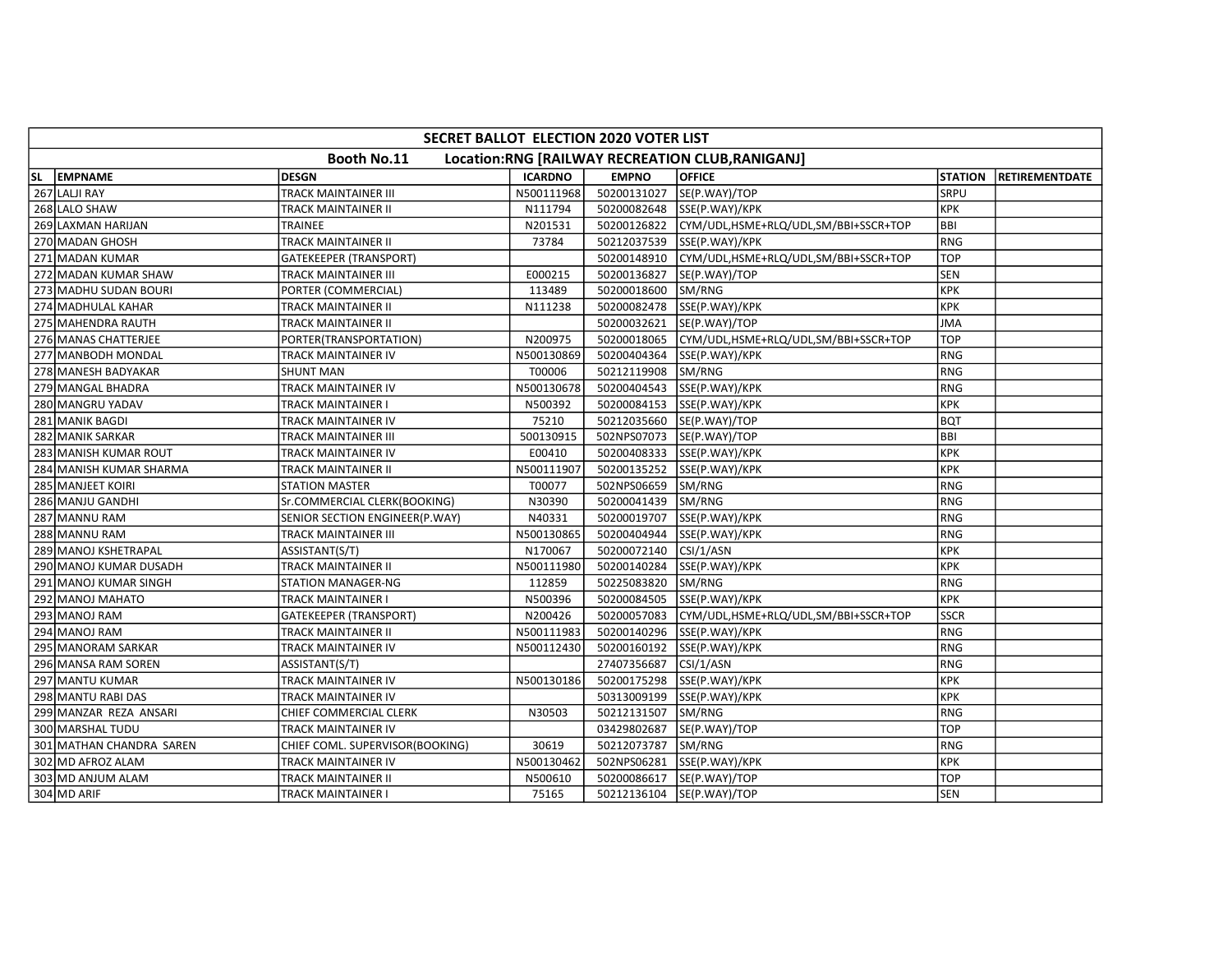|           |                                                                 |                               | SECRET BALLOT ELECTION 2020 VOTER LIST |              |                                      |                |                        |  |  |  |  |  |
|-----------|-----------------------------------------------------------------|-------------------------------|----------------------------------------|--------------|--------------------------------------|----------------|------------------------|--|--|--|--|--|
|           | Booth No.11<br>Location:RNG [RAILWAY RECREATION CLUB, RANIGANJ] |                               |                                        |              |                                      |                |                        |  |  |  |  |  |
| <b>SL</b> | <b>EMPNAME</b>                                                  | <b>DESGN</b>                  | <b>ICARDNO</b>                         | <b>EMPNO</b> | <b>OFFICE</b>                        | <b>STATION</b> | <b>IRETIREMENTDATE</b> |  |  |  |  |  |
|           | 305 MD ASFAK                                                    | <b>TRACK MAINTAINER III</b>   | N50013028                              | 50200169547  | SSE(P.WAY)/KPK                       | <b>RNG</b>     |                        |  |  |  |  |  |
|           | 306 MD ASHRAF HUSSAIN                                           | POINTSMAN-B                   |                                        | 03429800637  | CYM/UDL,HSME+RLQ/UDL,SM/BBI+SSCR+TOP | BBI            |                        |  |  |  |  |  |
|           | 307 MD IBRAR KHAN                                               | PORTER(TRANSPORTATION)        | T00143                                 | 18229803000  | SM/RNG                               | <b>RNG</b>     |                        |  |  |  |  |  |
|           | 308 MD KAIF ANSARI                                              | TRACK MAINTAINER IV           |                                        | 03429802509  | SSE(P.WAY)/KPK                       | <b>RNG</b>     |                        |  |  |  |  |  |
|           | 309 MD MOHIUDDIN                                                | TECH.(BLACK SMITH)-I          | N500455                                | 50200084438  | SSE(P.WAY)/KPK                       | <b>RNG</b>     |                        |  |  |  |  |  |
|           | 310 MD MUKHTAR ALAM                                             | TECH.(SIGNAL MAINTAINER)-I    | 121092                                 | 50212117055  | CSI/1/ASN                            | <b>KPK</b>     |                        |  |  |  |  |  |
|           | 311 MD SALAMUL HAQUE ANSARI                                     | TRACK MAINTAINER I            | N111296                                | 50200121046  | SSE(P.WAY)/KPK                       | <b>RNG</b>     |                        |  |  |  |  |  |
|           | 312 MD SANAUL                                                   | <b>SHUNT MAN</b>              | 112526                                 | 50212066989  | SM/RNG                               | <b>RNG</b>     |                        |  |  |  |  |  |
|           | 313 MD WASIUDDIN                                                | <b>CABIN MASTER</b>           | 111830                                 | 50212097901  | SM/RNG                               | <b>RNG</b>     |                        |  |  |  |  |  |
|           | 314 MD. ISHRAR KHAN                                             | PORTER(TRANSPORTATION)        | 110853                                 | 50714400764  | <b>SM/RNG</b>                        | <b>RNG</b>     |                        |  |  |  |  |  |
|           | 315 MD. WAZIR KHAN                                              | TRACK MAINTAINER IV           |                                        | 50714401910  | SE(P.WAY)/TOP                        | <b>TOP</b>     |                        |  |  |  |  |  |
|           | 316 MD.AURANGZEB MANSURI                                        | TRACK MAINTAINER IV           |                                        | 18329802082  | SE(P.WAY)/TOP                        | <b>TOP</b>     |                        |  |  |  |  |  |
|           | 317 MD.JAMALUDDIN                                               | TRACK MAINTAINER IV           |                                        | 03529800458  | SE(P.WAY)/TOP                        | <b>JMA</b>     |                        |  |  |  |  |  |
|           | 318 MD.KEYAMUDDIN ANSARI                                        | TRACK MAINTAINER IV           |                                        | 503DLC31211  | SSE(P.WAY)/KPK                       | <b>KPK</b>     |                        |  |  |  |  |  |
|           | 319 MILAN DAS                                                   | TRACK MAINTAINER IV           |                                        | 03429802209  | SSE(P.WAY)/KPK                       | <b>KPK</b>     |                        |  |  |  |  |  |
|           | 320 MILAN THANDAR                                               | TRACK MAINTAINER I            | N111330                                | 50200126044  | SSE(P.WAY)/KPK                       | <b>RNG</b>     |                        |  |  |  |  |  |
|           | 321 MILENDU SEKHAR BANERJEE                                     | <b>SHUNT MAN</b>              | T00078                                 | 03429801568  | SM/RNG                               | <b>RNG</b>     |                        |  |  |  |  |  |
|           | 322 MISS NEELAM SINGH                                           | <b>STATION MASTER</b>         |                                        | 27309539864  | SM/RNG                               | <b>RNG</b>     |                        |  |  |  |  |  |
|           | 323 MITHILESH KR SINGH                                          | <b>TRACK MAINTAINER IV</b>    |                                        | 50200404945  | SE(P.WAY)/TOP                        | <b>TOP</b>     |                        |  |  |  |  |  |
|           | 324 MITHUN ADHIKARY                                             | <b>GATEKEEPER (TRANSPORT)</b> | N200722                                | 50200095242  | SM/RNG                               | <b>RNG</b>     |                        |  |  |  |  |  |
|           | 325 MOHAN LAL DAS                                               | <b>STATION MANAGER-NG</b>     | 112428                                 | 50212090840  | SM/RNG                               | <b>RNG</b>     |                        |  |  |  |  |  |
|           | 326 MOHAN MARANDI                                               | TRACK MAINTAINER II           | 75804                                  | 50200011344  | SE(P.WAY)/TOP                        | <b>JMA</b>     |                        |  |  |  |  |  |
|           | 327 MONGAL GORAI                                                | ASSISTANT(S/T)                | 120307                                 | 50212076156  | CSI/1/ASN                            | <b>RNG</b>     |                        |  |  |  |  |  |
|           | 328 MONIRUL MONDAL                                              | <b>HELPER</b>                 | 70308                                  | 03429800008  | TRD/UDL, BRR & PAN                   | BBI            |                        |  |  |  |  |  |
|           | 329 MRINAL KANTI MAHATO                                         | <b>TRACK MAINTAINER IV</b>    |                                        | 03429802516  | SSE(P.WAY)/KPK                       | <b>KPK</b>     |                        |  |  |  |  |  |
|           | 330 MUKESH KUMAR SHAW                                           | TRACK MAINTAINER IV           | E000124                                | 50200404834  | SE(P.WAY)/TOP                        | <b>SSCR</b>    |                        |  |  |  |  |  |
|           | 331 MUKESH KUMAR                                                | CHIEF COMMERCIAL CLERK        | 120505                                 | 50212140703  | ETC/HD/LT/UDL                        | BBI            |                        |  |  |  |  |  |
|           | 332 MUKESH KUMAR                                                | <b>STATION MASTER</b>         |                                        | 03429801975  | SM/RNG                               | <b>RNG</b>     |                        |  |  |  |  |  |
|           | 333 MUKESH KUMAR MAHATO                                         | TRACK MAINTAINER III          | 500131075                              | 50200136773  | SE(P.WAY)/TOP                        | SRPU           |                        |  |  |  |  |  |
|           | 334 MUKESH KUMAR RAJAK                                          | TRACK MAINTAINER IV           |                                        | 03429802360  | SSE(P.WAY)/KPK                       | <b>KPK</b>     |                        |  |  |  |  |  |
|           | 335 MUKESH KUMAR SHARMA                                         | TRACK MAINTAINER II           | N500112087                             | 50200145269  | SSE(P.WAY)/KPK                       | <b>RNG</b>     |                        |  |  |  |  |  |
|           | 336 MUKESH KUMAR SINHA                                          | <b>STATION MANAGER-NG</b>     | 110487                                 | 50200169419  | CYM/UDL,HSME+RLQ/UDL,SM/BBI+SSCR+TOP | <b>SSCR</b>    |                        |  |  |  |  |  |
|           | 337 MUKESH PRASAD                                               | TRACK MAINTAINER IV           |                                        | 50205588686  | SSE(P.WAY)/KPK                       | <b>KPK</b>     |                        |  |  |  |  |  |
|           | 338 MULIND HANSDA                                               | TRACK MAINTAINER IV           |                                        | 03429802548  | SE(P.WAY)/TOP                        | <b>TOP</b>     |                        |  |  |  |  |  |
|           | 339 MUNNA KUMAR                                                 | <b>CABIN MASTER</b>           | N201844                                | 50200127280  | SM/RNG                               | <b>KPK</b>     |                        |  |  |  |  |  |
|           | 340 MUZKORA BIBI                                                | SAFAIWALA                     | N201742                                | 50200113918  | SM/RNG                               | <b>RNG</b>     |                        |  |  |  |  |  |
|           | 341 NABIN SARKAR                                                | TRACK MAINTAINER III          | N500130683                             | 502NPS10895  | SSE(P.WAY)/KPK                       | <b>RNG</b>     |                        |  |  |  |  |  |
|           | 342 NAGENDRA YADAV                                              | <b>TRACK MAINTAINER III</b>   | N500112293                             |              | 50200156930 SE(P.WAY)/TOP            | JMA            |                        |  |  |  |  |  |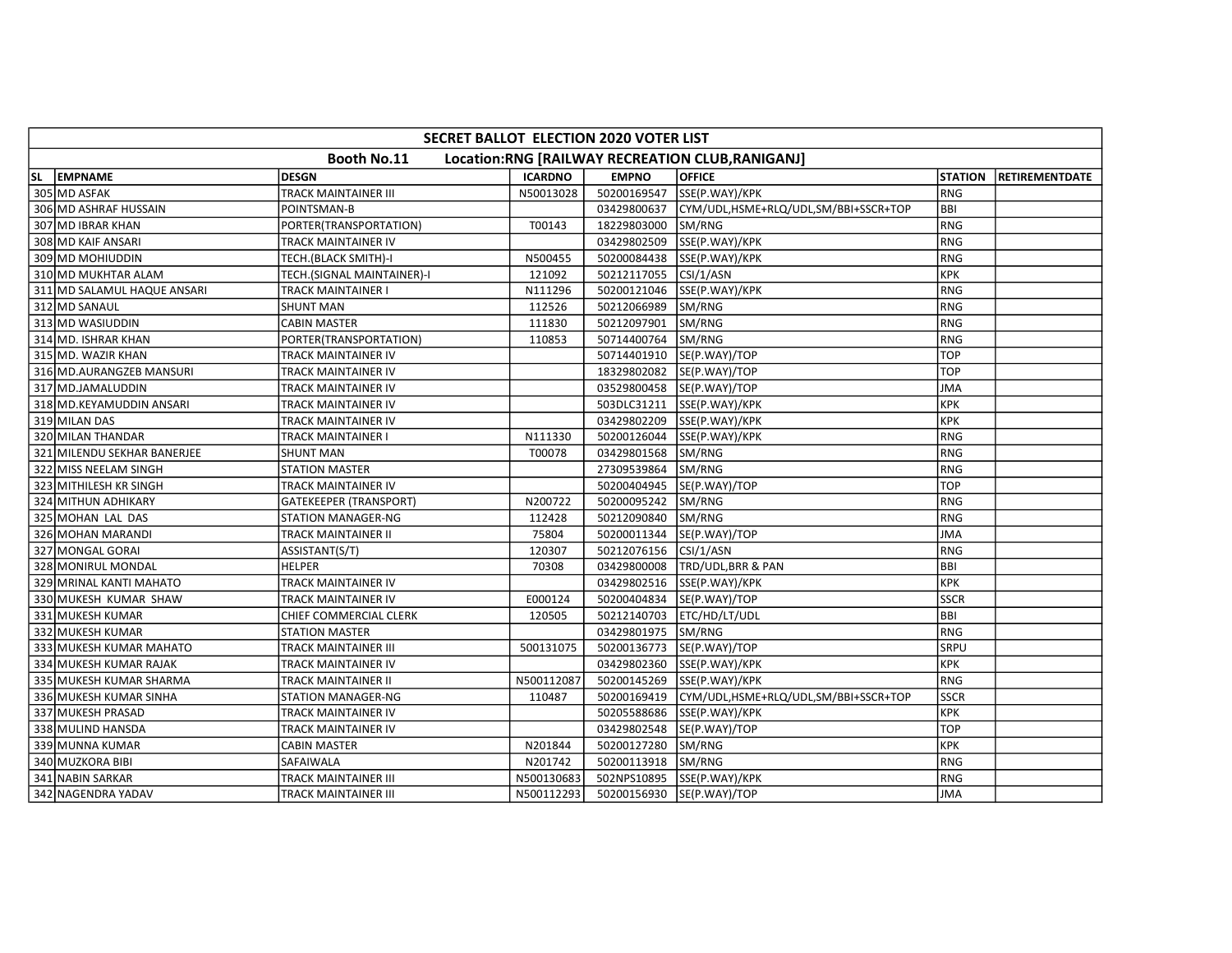|    | SECRET BALLOT ELECTION 2020 VOTER LIST                                 |                                       |                |              |                                      |                |                       |  |  |  |  |
|----|------------------------------------------------------------------------|---------------------------------------|----------------|--------------|--------------------------------------|----------------|-----------------------|--|--|--|--|
|    | <b>Booth No.11</b><br>Location:RNG [RAILWAY RECREATION CLUB, RANIGANJ] |                                       |                |              |                                      |                |                       |  |  |  |  |
| SL | <b>EMPNAME</b>                                                         | <b>DESGN</b>                          | <b>ICARDNO</b> | <b>EMPNO</b> | <b>OFFICE</b>                        | <b>STATION</b> | <b>RETIREMENTDATE</b> |  |  |  |  |
|    | 343 NANDITA KUNDU                                                      | <b>ASST. STATION MASTER</b>           |                | 27223009117  | SM/RNG                               | l RNG          |                       |  |  |  |  |
|    | 344 NANTU LOHAR                                                        | TRACK MAINTAINER IV                   |                |              | 03429802218  SE(P.WAY)/TOP           | TOP            |                       |  |  |  |  |
|    | 345 NARAYAN YADAV                                                      | TRACK MAINTAINER II                   | N500399        | 50200084530  | SSE(P.WAY)/KPK                       | <b>KPK</b>     |                       |  |  |  |  |
|    | 346 NARENDRA NATH ROY                                                  | Sr.CABIN MASTER                       | 112529         | 50212099818  | SM/RNG                               | KPK            |                       |  |  |  |  |
|    | 347 NEMAI BADYAKAR                                                     | TRACK MAINTAINER IV                   | 500131065      | 50203502053  | SE(P.WAY)/TOP                        | lbbi           |                       |  |  |  |  |
|    | 348 NILAM KUMARI                                                       | <b>SR.SAFAI WALA</b>                  | 111241         | 50200135653  | SM/RNG                               | RNG            |                       |  |  |  |  |
|    | 349 NIRAJ KUMAR RAO                                                    | <b>GATEKEEPER (TRANSPORT)</b>         | N-201994       | 50200148908  | CYM/UDL,HSME+RLQ/UDL,SM/BBI+SSCR+TOP | <b>TOP</b>     |                       |  |  |  |  |
|    | 350 NIRANJAN KUMAR                                                     | <b>GATEMAN (ENGG)</b>                 | $C-99/GRN$     | 50320130653  | SSE(P.WAY)/KPK                       | KPK            |                       |  |  |  |  |
|    | 351 NIRANJAN KUMAR SHRIVASTVA                                          | JUNIOR ENGINEER(EST-ELEC)             | 50161          | 50212126251  | TRD/UDL,BRR & PAN                    | <b>BBI</b>     |                       |  |  |  |  |
|    | 352 NIRANJAN PASWAN                                                    | <b>SENIOR SECTION ENGINEER(P.WAY)</b> | N50031356      | 50200105247  | SSE(P.WAY)/KPK                       | KPK            |                       |  |  |  |  |
|    | 353 NIRANJAN PRASAD GUPTA                                              | TRACK MAINTAINER II                   | N111291        | 50200128612  | SSE(P.WAY)/KPK                       | RNG            |                       |  |  |  |  |
|    | 354 NIRUPAM BHAKAT                                                     | TRACK MAINTAINER IV                   | N500130692     | 502NPS06737  | SE(P.WAY)/TOP                        | <b>TOP</b>     |                       |  |  |  |  |
|    | 355 NISHA KUMARI                                                       | <b>STATION MASTER</b>                 |                | 03429801916  | SM/RNG                               | RNG            |                       |  |  |  |  |
|    | 356 NITYA NANDA MANDAL                                                 | <b>TECHNICIAN GR-I</b>                | N80077         | 50200022032  | EF/UDL                               | RNG            |                       |  |  |  |  |
|    | 357 NRIPEN DAS                                                         | TECH.(SIGNAL MAINTAINER)-I            | 120717         | 50212124382  | SE(SIGNAL-2)/UDL                     | <b>TOP</b>     |                       |  |  |  |  |
|    | 358 P K PASWAN                                                         | TRACK MAINTAINER IV                   | E00375         | 50382714678  | SE(P.WAY)/TOP                        | <b>TOP</b>     |                       |  |  |  |  |
|    | 359 PABITRA MONDAL                                                     | PORTER (COMMERCIAL)                   | 113009         | 50212140727  | SM/RNG                               | KPK            |                       |  |  |  |  |
|    | 360 PABITRA TUDU                                                       | TRACK MAINTAINER IV                   |                | 03429802691  | SE(P.WAY)/TOP                        | TOP            |                       |  |  |  |  |
|    | 361 PACHOO GOPAL BAGDI                                                 | <b>TRACK MAINTAINER I</b>             | 75246          |              | 50212034253 SE(P.WAY)/TOP            | JMA            |                       |  |  |  |  |
|    | 362 PANKAJ KUMAR                                                       | <b>STATION MASTER</b>                 | N110645        | 50204AE0116  | SM/RNG                               | KPK            |                       |  |  |  |  |
|    | 363 PANKAJ KUMAR                                                       | TRACK MAINTAINER III                  | N500112300     | 50200156954  | SE(P.WAY)/TOP                        | <b>TOP</b>     |                       |  |  |  |  |
|    | 364 PANKAJ PRABHAT                                                     | <b>SHUNT MAN</b>                      | T-00064        | 03429800600  | CYM/UDL,HSME+RLQ/UDL,SM/BBI+SSCR+TOP | <b>TOP</b>     |                       |  |  |  |  |
|    | 365 PANNALAL MAJI                                                      | TRACK MAINTAINER IV                   | E00357         | 18329801912  | SE(P.WAY)/TOP                        | <b>JMA</b>     |                       |  |  |  |  |
|    | 366 PAPPU KUMAR                                                        | TECH.(SIGNAL MAINTAINER)-III          |                | 03429800078  | SE(SIGNAL-2)/UDL                     | BBI            |                       |  |  |  |  |
|    | 367 PARASH NONIA                                                       | <b>TRACK MAINTAINER III</b>           |                | 50214401570  | SE(P.WAY)/TOP                        | <b>SRPU</b>    |                       |  |  |  |  |
|    | 368 PARASH YADAV                                                       | TRACK MAINTAINER II                   | N500389        | 50200084529  | SSE(P.WAY)/KPK                       | KPK            |                       |  |  |  |  |
|    | 369 PARIMAL                                                            | TRACK MAINTAINER I                    | 75123          | 50212035907  | SE(P.WAY)/TOP                        | <b>SRPU</b>    |                       |  |  |  |  |
|    | 370 PARTHA MAJEE                                                       | TRACK MAINTAINER II                   | N111335        | 50200121010  | SSE(P.WAY)/KPK                       | RNG            |                       |  |  |  |  |
|    | 371 PARTHA SARATHI SINHA                                               | TRACK MAINTAINER I                    | N111386        | 50200121060  | SSE(P.WAY)/KPK                       | <b>KPK</b>     |                       |  |  |  |  |
|    | 372 PAWAN KUMAR                                                        | PORTER(TRANSPORTATION)                | 111252         | 03429800041  | SM/RNG                               | RNG            |                       |  |  |  |  |
|    | 373 PAWAN KUMAR SAW                                                    | TRACK MAINTAINER III                  | N500112294     | 50200156917  | SE(P.WAY)/TOP                        | <b>BBI</b>     |                       |  |  |  |  |
|    | 374 PINTU MANDAL                                                       | CHIEF COMMERCIAL CLERK                | N30403         | 50212144617  | ETC/HD/LT/ASN                        | <b>SSCR</b>    |                       |  |  |  |  |
|    | 375 PRABIR CHATTORAJ                                                   | TRACK MAINTAINER III                  | N111403        | 50200119192  | SSE(P.WAY)/KPK                       | KPK            |                       |  |  |  |  |
|    | 376 PRADEEP KUMAR                                                      | <b>TRACK MAINTAINER II</b>            | N111329        | 50200128624  | SSE(P.WAY)/KPK                       | IRNG           |                       |  |  |  |  |
|    | 377 PRADIP YADAV                                                       | TRACK MAINTAINER IV                   | E00414         | 50714107915  | SE(P.WAY)/TOP                        | JMA            |                       |  |  |  |  |
|    | 378 PRADIP BISWAS                                                      | TRACK MAINTAINER IV                   |                | 03429802200  | SSE(P.WAY)/KPK                       | RNG            |                       |  |  |  |  |
|    | 379 PRADIP BISWAS                                                      | TRACK MAINTAINER III                  | N500130227     | 502NPS07024  | SSE(P.WAY)/KPK                       | RNG            |                       |  |  |  |  |
|    | 380 PRADIP DAS                                                         | TRACK MAINTAINER III                  | N500112200     |              | 50200135173  SE(P.WAY)/TOP           | JMA            |                       |  |  |  |  |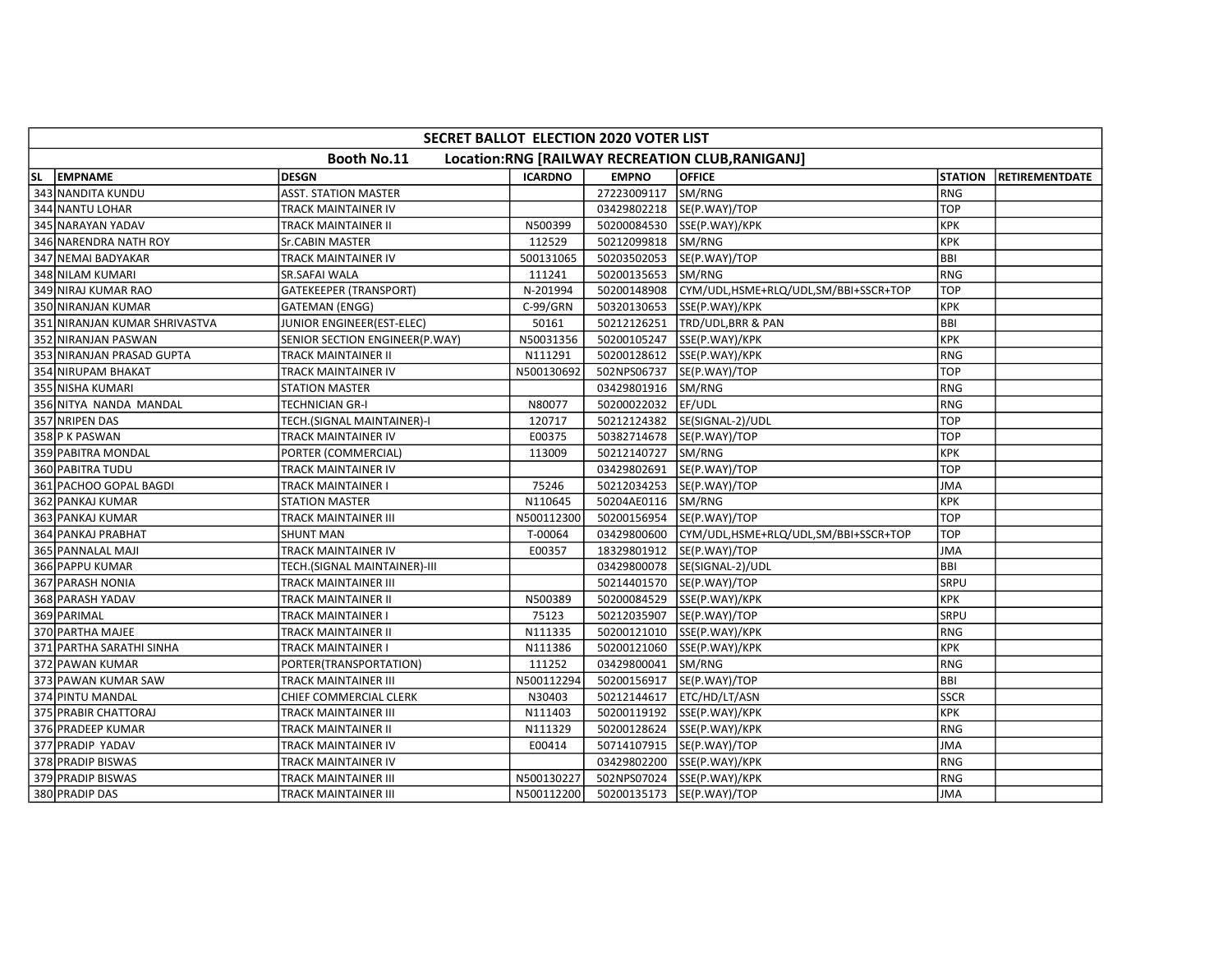|     | SECRET BALLOT ELECTION 2020 VOTER LIST                          |                               |                |                    |                                      |                |                       |  |  |  |  |
|-----|-----------------------------------------------------------------|-------------------------------|----------------|--------------------|--------------------------------------|----------------|-----------------------|--|--|--|--|
|     | Booth No.11<br>Location:RNG [RAILWAY RECREATION CLUB, RANIGANJ] |                               |                |                    |                                      |                |                       |  |  |  |  |
| SL. | <b>EMPNAME</b>                                                  | <b>DESGN</b>                  | <b>ICARDNO</b> | <b>EMPNO</b>       | <b>OFFICE</b>                        | <b>STATION</b> | <b>RETIREMENTDATE</b> |  |  |  |  |
|     | 381 PRADIP GHOSH                                                | TRACK MAINTAINER IV           |                | 03429802361        | SSE(P.WAY)/KPK                       | RNG            |                       |  |  |  |  |
|     | 382 PRADIP KUMAR                                                | TECHNICIAN GR-II              | 70293          | 50200129951        | TRD/UDL, BRR & PAN                   | <b>BBI</b>     |                       |  |  |  |  |
|     | 383 PRADIP KUMAR GHATAK                                         | Sr.COMMERCIAL CLERK(GOODS)    | 30535          | 50212067143        | SM/RNG                               | RNG            |                       |  |  |  |  |
|     | 384 PRADIP KUMAR GUPTA                                          | TRACK MAINTAINER III          | E00359         | 27312419229        | SE(P.WAY)/TOP                        | <b>TOP</b>     |                       |  |  |  |  |
|     | 385 PRADIP KUMAR RABIDAS                                        | TRACK MAINTAINER II           | N500112288     | 50200156929        | SE(P.WAY)/TOP                        | <b>BQT</b>     |                       |  |  |  |  |
|     | 386 PRADIP PAUL                                                 | TRACK MAINTAINER III          | N500130205     | 502NPS07029        | SSE(P.WAY)/KPK                       | KPK            |                       |  |  |  |  |
|     | 387 PRAKASH CH ROY                                              | TRACK MAINTAINER IV           | E000125        | 03429800854        | SE(P.WAY)/TOP                        | <b>TOP</b>     |                       |  |  |  |  |
|     | 388 PRAKASH KUMAR JHA                                           | <b>CABIN MASTER</b>           | 111137         | 50200091431        | SM/RNG                               | RNG            |                       |  |  |  |  |
|     | 389 PRAMOD HEMBROM                                              | TRACK MAINTAINER IV           | E000228        | 03429801767        | SSE(P.WAY)/KPK                       | RNG            |                       |  |  |  |  |
|     | 390 PRAMOD KUMAR                                                | <b>GATEKEEPER (TRANSPORT)</b> | 110438         | 50200148945        | CYM/UDL,HSME+RLQ/UDL,SM/BBI+SSCR+TOP | <b>SSCR</b>    |                       |  |  |  |  |
|     | 391 PRANAB TIKADER                                              | TRACK MAINTAINER III          | N500130233     | 502NPS07019        | SSE(P.WAY)/KPK                       | RNG            |                       |  |  |  |  |
|     | 392 PRASANTA KUMAR ROY                                          | TRACK MAINTAINER II           | N500111911     | 50200135331        | SSE(P.WAY)/KPK                       | RNG            |                       |  |  |  |  |
|     | 393 PRASANTA MONDAL                                             | TRACK MAINTAINER IV           | 500130921      | 03429800114        | SE(P.WAY)/TOP                        | SEN            |                       |  |  |  |  |
|     | 394 PRATIK BISWAS                                               | TRACK MAINTAINER IV           | N111808        | 50200131982        | SE(P.WAY)/TOP                        | <b>TOP</b>     |                       |  |  |  |  |
|     | 395 PRITAM PRASAD                                               | <b>TRACK MAINTAINER IV</b>    |                | 03229802038        | SSE(P.WAY)/KPK                       | l RNG          |                       |  |  |  |  |
|     | 396 PROBIR MOJUMDER                                             | ASSISTANT(S/T)                |                | 502NPS00214        | CSI/1/ASN                            | RNG            |                       |  |  |  |  |
|     | 397 PROKASH BISWAS                                              | <b>SHUNT MAN</b>              | N-111236       | 03429800601        | CYM/UDL,HSME+RLQ/UDL,SM/BBI+SSCR+TOP | <b>TOP</b>     |                       |  |  |  |  |
|     | 398 PROVAT PANDIT                                               | TRACK MAINTAINER III          | N500130223     | 502NPS06603        | SSE(P.WAY)/KPK                       | RNG            |                       |  |  |  |  |
|     | 399 PUNA YADAV                                                  | PORTER(TRANSPORTATION)        | T00145         | 50212126408        | SM/RNG                               | RNG            |                       |  |  |  |  |
|     | 400 PURENDRA NATH GORAIN                                        | ASSISTANT(S/T)                | <b>MLDT</b>    | 50206008276        | CSI/1/ASN                            | KPK            |                       |  |  |  |  |
|     | 401 RABIN GAYALI                                                | TRACK MAINTAINER IV           | 500131054      | 03429800443        | SE(P.WAY)/TOP                        | <b>BQT</b>     |                       |  |  |  |  |
|     | 402 RABINDRA BHATTACHARYA                                       | <b>TECHNICIAN GR-I</b>        | 120393         | 50207355725        | <b>SR.DSTE OFFICE/ASN</b>            | KPK            |                       |  |  |  |  |
|     | 403 RABINDRA KUMAR SINGH                                        | TECH.(SIGNAL MAINTAINER)-I    | 121077         | 50212078098        | CSI/1/ASN                            | RNG            |                       |  |  |  |  |
|     | 404 RAHUL KUMAR                                                 | <b>GATEKEEPER (TRANSPORT)</b> | N-110436       | 50200151890        | CYM/UDL,HSME+RLQ/UDL,SM/BBI+SSCR+TOP | TOP            |                       |  |  |  |  |
|     | 405 RAHUL KUMAR AMBASTHA                                        | <b>STATION MASTER</b>         |                | 03429801483        | SM/RNG                               | KPK            |                       |  |  |  |  |
|     | 406 RAHUL KUMAR BHUIYA                                          | TRACK MAINTAINER IV           |                | 03429802213        | SSE(P.WAY)/KPK                       | RNG            |                       |  |  |  |  |
|     | 407 RAHUL KUMAR THAKUR                                          | TRACK MAINTAINER IV           |                | 50200404911        | SE(P.WAY)/TOP                        | <b>SSCR</b>    |                       |  |  |  |  |
|     | 408 RAHUL MUKHOPADHYAY                                          | <b>STATION MANAGER-NG</b>     | N200897        | 50205513406        | SM/RNG                               | RNG            |                       |  |  |  |  |
|     | 409 RAHUL PATRA                                                 | TRACK MAINTAINER IV           |                | 03429802320        | SSE(P.WAY)/KPK                       | KPK            |                       |  |  |  |  |
|     | 410 RAHUL SINHA                                                 | TRACK MAINTAINER IV           |                | 18329802130        | SE(P.WAY)/TOP                        | <b>TOP</b>     |                       |  |  |  |  |
|     | 411 RAHUL VERMA                                                 | TRACK MAINTAINER IV           | N500130928     | 03429800415        | SSE(P.WAY)/KPK                       | KPK            |                       |  |  |  |  |
|     | 412 RAJARAM YADAV                                               | TRACK MAINTAINER IV           | N500236        | 50200082417        | SSE(P.WAY)/KPK                       | KPK            |                       |  |  |  |  |
|     | 413 RAJEEV KUMAR                                                | TRACK MAINTAINER IV           |                | 50881303497        | SSE(P.WAY)/KPK                       | KPK            |                       |  |  |  |  |
|     | 414 RAJEEV ROSHAN                                               | STATION MANAGER-NG            | N201736        | 50200031082        | SM/RNG                               | KPK            |                       |  |  |  |  |
|     | 415 RAJEN MAHANTY                                               | TRACK MAINTAINER II           | N500638        | 50200119258        | SE(P.WAY)/TOP                        | <b>SEN</b>     |                       |  |  |  |  |
|     | 416 RAJENDRA NATH DHIBAR                                        | TRACK MAINTAINER II           | N500111914     | 50200135306        | SSE(P.WAY)/KPK                       | RNG            |                       |  |  |  |  |
|     | 417 RAJESH BOURI                                                | TRACK MAINTAINER III          | E00007         | 50200404532        | SSE(P.WAY)/KPK                       | RNG            |                       |  |  |  |  |
|     | 418 RAJESH KR.RAJAK                                             | ASSISTANT(TL/AC)              |                | 27407358910 EF/UDL |                                      | RNG            |                       |  |  |  |  |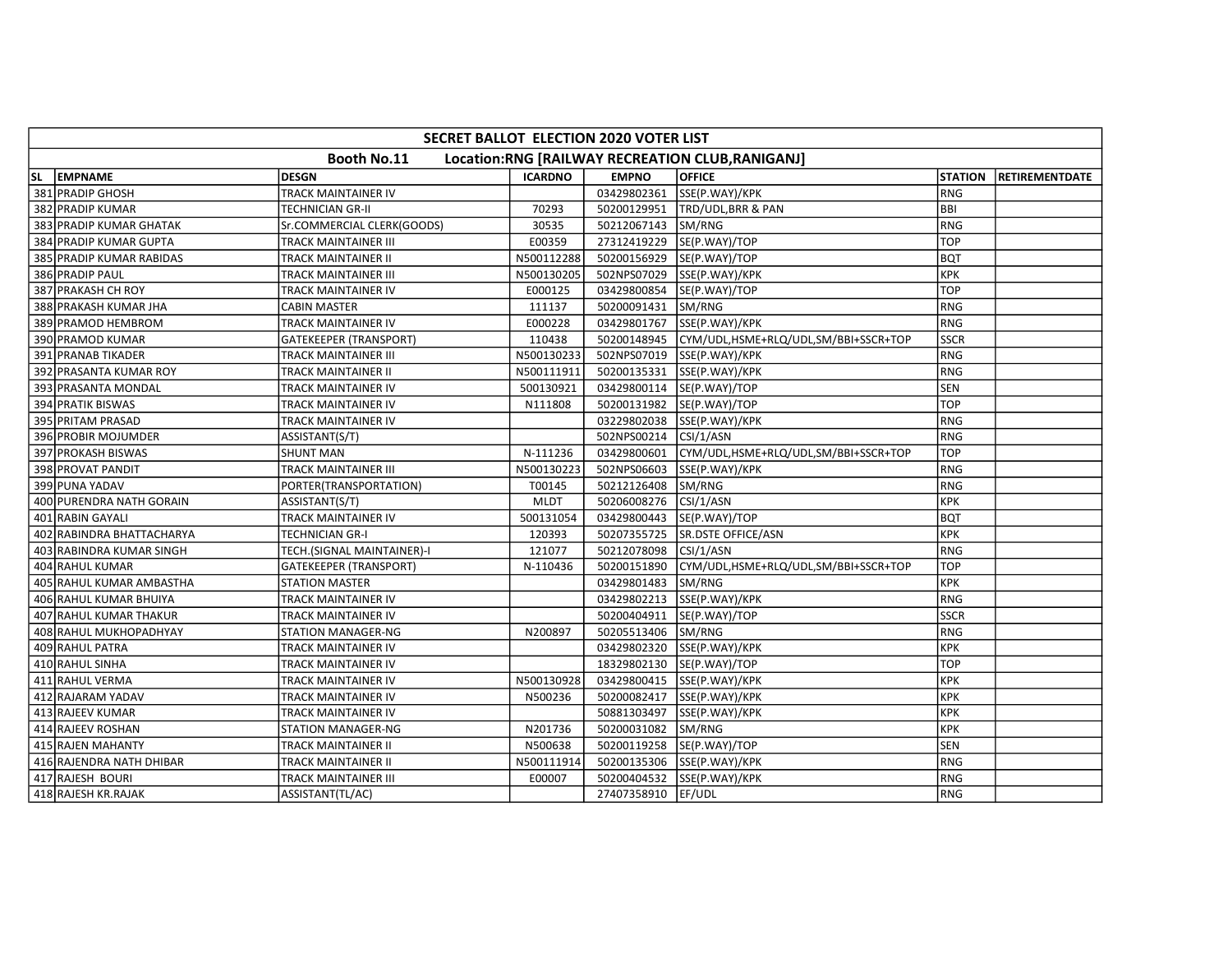|     | SECRET BALLOT ELECTION 2020 VOTER LIST                                 |                             |                |              |                                      |                |                       |  |  |  |
|-----|------------------------------------------------------------------------|-----------------------------|----------------|--------------|--------------------------------------|----------------|-----------------------|--|--|--|
|     | <b>Booth No.11</b><br>Location:RNG [RAILWAY RECREATION CLUB, RANIGANJ] |                             |                |              |                                      |                |                       |  |  |  |
| SL. | <b>EMPNAME</b>                                                         | <b>DESGN</b>                | <b>ICARDNO</b> | <b>EMPNO</b> | <b>OFFICE</b>                        | <b>STATION</b> | <b>RETIREMENTDATE</b> |  |  |  |
|     | 419 RAJESH KUMAR                                                       | <b>TRACK MAINTAINER III</b> | N500130196     | 502NPS07023  | SSE(P.WAY)/KPK                       | Ікрк           |                       |  |  |  |
|     | 420 RAJESH KUMAR BURNWAL                                               | TRACK MAINTAINER IV         | N500130867     | 50200405167  | SSE(P.WAY)/KPK                       | KPK            |                       |  |  |  |
|     | 421 RAJESH KUMAR PASWAN                                                | <b>HELPER</b>               |                | 332NP217245  | TRD/UDL, BRR & PAN                   | <b>BBI</b>     |                       |  |  |  |
|     | 422 RAJESH KUMAR SAH                                                   | PORTER(TRANSPORTATION)      | N110601        | 502NPS06707  | SM/RNG                               | KPK            |                       |  |  |  |
|     | 423 RAJESH PARAMANIK                                                   | <b>TRACK MAINTAINER II</b>  | 75077          | 50205409020  | SSE(P.WAY)/KPK                       | RNG            |                       |  |  |  |
|     | 424 RAJESH SHAW                                                        | TRACK MAINTAINER III        | 500131077      | 502NPS06282  | SE(P.WAY)/TOP                        | SRPU           |                       |  |  |  |
|     | 425 RAJESH SOREN                                                       | TRACK MAINTAINER IV         |                | 03429802688  | SE(P.WAY)/TOP                        | <b>TOP</b>     |                       |  |  |  |
|     | 426 RAJESH TIRKEY                                                      | TRACK MAINTAINER II         | N111342        | 50200121137  | SSE(P.WAY)/KPK                       | RNG            |                       |  |  |  |
|     | 427 RAJIB SAHA                                                         | <b>TRACK MAINTAINER I</b>   | N111292        | 50200121022  | SSE(P.WAY)/KPK                       | KPK            |                       |  |  |  |
|     | 428 RAJIV SHAW                                                         | TRACK MAINTAINER IV         | 500131307      |              | 03429801131  SE(P.WAY)/TOP           | <b>JMA</b>     |                       |  |  |  |
|     | 429 RAJKUMAR                                                           | <b>TRAINEES</b>             |                | 03429803037  | SSE(P.WAY)/KPK                       | KPK            |                       |  |  |  |
|     | 430 RAJKUMAR GHOSH                                                     | TRACK MAINTAINER IV         |                |              | 03429802617  SE(P.WAY)/TOP           | <b>TOP</b>     |                       |  |  |  |
|     | 431 RAJNISH KUMAR                                                      | TRACK MAINTAINER II         | N500112085     | 50200145270  | SSE(P.WAY)/KPK                       | KPK            |                       |  |  |  |
|     | 432 RAJU RAJAK                                                         | <b>TRACK MAINTAINER II</b>  |                | 50200156292  | SE(P.WAY)/TOP                        | <b>TOP</b>     |                       |  |  |  |
|     | 433 RAJU SHAW                                                          | <b>TRACK MAINTAINER III</b> | N50013036      |              | 50200169572 SSE(P.WAY)/KPK           | RNG            |                       |  |  |  |
|     | 434 RAKESH KUMAR                                                       | TRACK MAINTAINER II         | N500112081     | 50200145257  | SSE(P.WAY)/KPK                       | RNG            |                       |  |  |  |
|     | 435 RAKESH KUMAR SINGH                                                 | TRACK MAINTAINER III        | N500130210     | 502NPS07020  | SSE(P.WAY)/KPK                       | KPK            |                       |  |  |  |
|     | 436 RAM DULAR YADAV                                                    | TRACK MAINTAINER IV         | N500130187     | 50200175286  | SSE(P.WAY)/KPK                       | KPK            |                       |  |  |  |
|     | 437 RAM KISHAN MAHATO                                                  | <b>TRACK MAINTAINER II</b>  | N500531        | 50200084499  | SSE(P.WAY)/KPK                       | KPK            |                       |  |  |  |
|     | 438 RAM SUBHAG YADAV                                                   | TRACK MAINTAINER II         | N500390        | 50200084566  | SSE(P.WAY)/KPK                       | <b>KPK</b>     |                       |  |  |  |
|     | 439 RAMASHIS BAWRI                                                     | TRACK MAINTAINER II         | N30498         | 502A0120030  | SE(P.WAY)/TOP                        | <b>TOP</b>     |                       |  |  |  |
|     | 440 RAMDEV MAHATO                                                      | TECH.(BLACK SMITH)-I        | N111698        |              | 50200083732 SSE(P.WAY)/KPK           | <b>KPK</b>     |                       |  |  |  |
|     | 441 RAMESH CHANDRA GHOSH                                               | TRACK MAINTAINER IV         |                | 03429802224  | SE(P.WAY)/TOP                        | <b>SEN</b>     |                       |  |  |  |
|     | 442 RAMESH DAS                                                         | <b>TRACK MAINTAINER III</b> | N50013006      |              | 50200156814  SE(P.WAY)/TOP           | <b>SEN</b>     |                       |  |  |  |
|     | 443 RAMESH KUMAR RAWANI                                                | <b>TRACK MAINTAINER II</b>  | N111227        | 50200095436  | SE(P.WAY)/TOP                        | BBI            |                       |  |  |  |
|     | 444 RAMESH KUMAR SHARMA                                                | TRACK MAINTAINER II         | N50011198      | 50200140302  | SSE(P.WAY)/KPK                       | RNG            |                       |  |  |  |
|     | 445 RAMESH PRASAD                                                      | PORTER(TRANSPORTATION)      | N30640         | 50209348402  | <b>WEIGH BRIDGE/NMC</b>              | <b>NMC</b>     |                       |  |  |  |
|     | 446 RAMJEE MONDAL                                                      | TRACK MAINTAINER II         | N500650        | 50200103317  | SE(P.WAY)/TOP                        | <b>SRPU</b>    |                       |  |  |  |
|     | 447 RAMJI KUMHAR                                                       | <b>TRACK MAINTAINER I</b>   | N500393        | 50200087130  | SSE(P.WAY)/KPK                       | RNG            |                       |  |  |  |
|     | 448 RAMNAYAN KUMHAR                                                    | TRACK MAINTAINER I          | N500620        | 50200086654  | SE(P.WAY)/TOP                        | <b>SRPU</b>    |                       |  |  |  |
|     | 449 RAMU DAS                                                           | TRACK MAINTAINER IV         | <b>NA</b>      | 275N0005906  | SE(P.WAY)/TOP                        | <b>IRH</b>     |                       |  |  |  |
|     | 450 RANJAN DAS                                                         | ASSISTANT(S/T)              | <b>NA</b>      | 27420140395  | $\vert$ SI(1)UDL                     | <b>BQT</b>     |                       |  |  |  |
|     | 451 RANJAN KUMAR                                                       | Sr. SECTION ENGINEER(SIG)   | N170383        | 50200118424  | CSI/1/ASN                            | RNG            |                       |  |  |  |
|     | 452 RANJAY KUMAR                                                       | <b>SHUNT MAN</b>            | T-00062        | 03429801601  | CYM/UDL,HSME+RLQ/UDL,SM/BBI+SSCR+TOP | <b>TOP</b>     |                       |  |  |  |
|     | 453 RANJEET KUMAR                                                      | <b>STATION MANAGER-NG</b>   | N-200415       | 50200055505  | CYM/UDL,HSME+RLQ/UDL,SM/BBI+SSCR+TOP | <b>TOP</b>     |                       |  |  |  |
|     | 454 RANJEET SHARMA                                                     | TRACK MAINTAINER II         |                | 50200156309  | SE(P.WAY)/TOP                        | <b>TOP</b>     |                       |  |  |  |
|     | 455 RATAN KUMAR DAS                                                    | TRACK MAINTAINER II         | 73990          | 50212088651  | SSE(P.WAY)/KPK                       | RNG            |                       |  |  |  |
|     | 456 RATAN KUMAR MUKHERJEE                                              | JUNIOR ENGINEER(P.WAY)      | N40450         |              | 50200071648 SSE(P.WAY)/KPK           | RNG            |                       |  |  |  |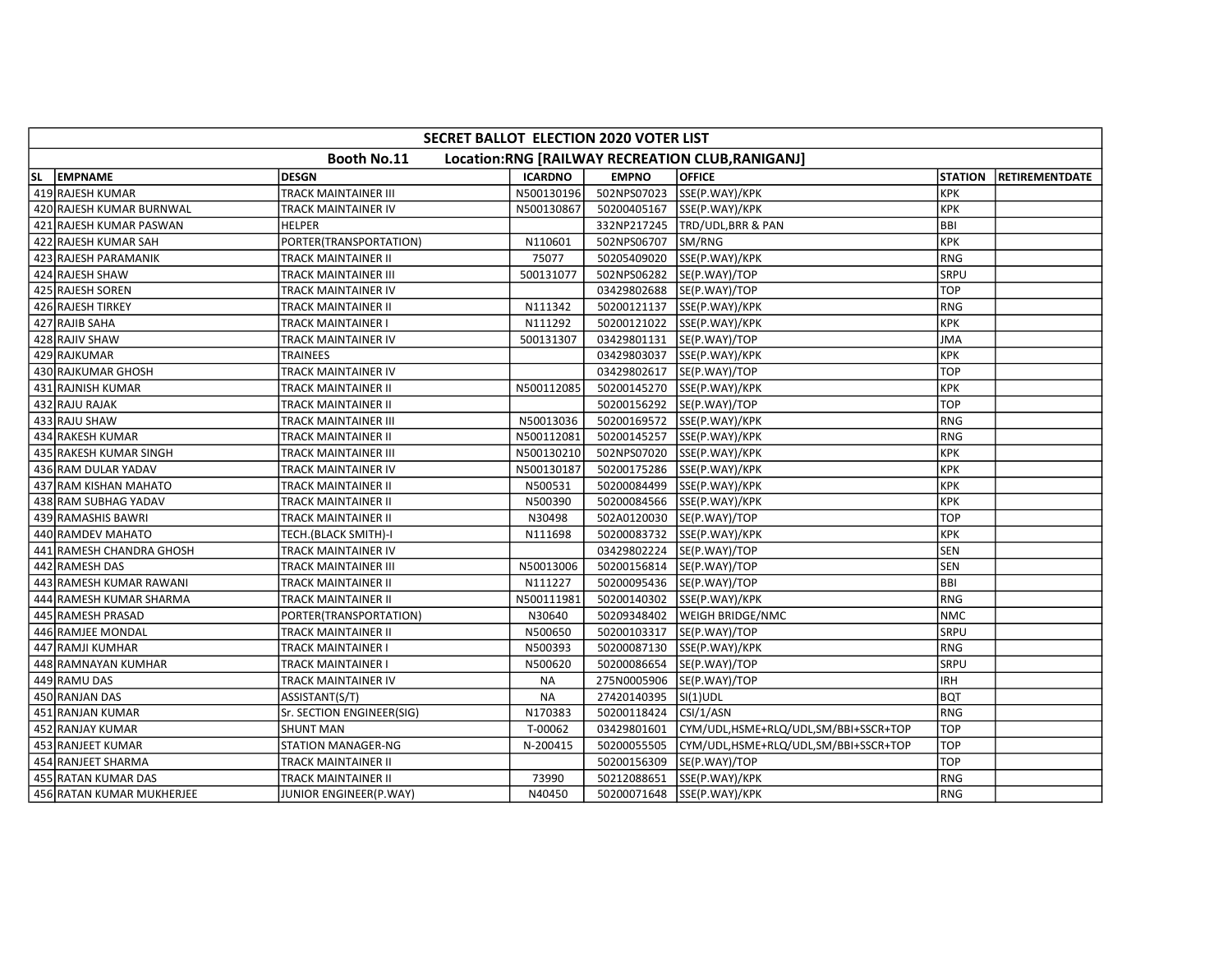|                                                                        | SECRET BALLOT ELECTION 2020 VOTER LIST |                                    |                |              |                                      |                |                       |  |  |
|------------------------------------------------------------------------|----------------------------------------|------------------------------------|----------------|--------------|--------------------------------------|----------------|-----------------------|--|--|
| <b>Booth No.11</b><br>Location:RNG [RAILWAY RECREATION CLUB, RANIGANJ] |                                        |                                    |                |              |                                      |                |                       |  |  |
| SL.                                                                    | <b>EMPNAME</b>                         | <b>DESGN</b>                       | <b>ICARDNO</b> | <b>EMPNO</b> | <b>OFFICE</b>                        | <b>STATION</b> | <b>RETIREMENTDATE</b> |  |  |
|                                                                        | 457 RATAN SAHA                         | <b>TRACK MAINTAINER III</b>        |                | 502NPS07060  | SE(P.WAY)/TOP                        | <b>JMA</b>     |                       |  |  |
|                                                                        | 458 RAVI CHANDRA                       | <b>STATION MASTER</b>              | T-00183        | 03429801480  | CYM/UDL,HSME+RLQ/UDL,SM/BBI+SSCR+TOP | <b>SSCR</b>    |                       |  |  |
|                                                                        | 459 RAVI PRATAP VERMA                  | SUPERVISOR (ENQUIRY / RESERVATION) | 30956          | 50212090335  | SM/RNG                               | RNG            |                       |  |  |
|                                                                        | 460 RAVI RANJAN KUMAR                  | <b>STATION MASTER</b>              |                | 03429801990  | SM/RNG                               | RNG            |                       |  |  |
|                                                                        | 461 RAVI SHANKAR PRASAD                | SUPERVISOR (ENQUIRY / RESERVATION) | N30813         | 50200006038  | SM/RNG                               | RNG            |                       |  |  |
|                                                                        | 462 RAVI SHANKER                       | SENIOR SECTION ENGINEER(P.WAY)     | N111492        | 50212132779  | SE(P.WAY)/TOP                        | <b>TOP</b>     |                       |  |  |
|                                                                        | 463 RAVINDRA YADAV                     | TRACK MAINTAINER IV                |                | 50881303341  | SSE(P.WAY)/KPK                       | RNG            |                       |  |  |
|                                                                        | 464 RAVIRANJAN KUMAR ALBELA            | TRACK MAINTAINER III               | N500130693     | 50200403089  | SSE(P.WAY)/KPK                       | <b>KPK</b>     |                       |  |  |
|                                                                        | 465 RINKU KUMAR                        | TRACK MAINTAINER III               | N500130194     | 502NPS07148  | SSE(P.WAY)/KPK                       | KPK            |                       |  |  |
|                                                                        | 466 ROHIT ROUT                         | TRACK MAINTAINER IV                | E00406         |              | 50205628751  SE(P.WAY)/TOP           | <b>TOP</b>     |                       |  |  |
|                                                                        | 467 RUDRA DEV YADAV                    | TRACK MAINTAINER IV                | 500131034      | 03429800573  | SSE(P.WAY)/KPK                       | RNG            |                       |  |  |
|                                                                        | 468 RUKSAR KHATOON                     | Sr.COMMERCIAL CLERK                | N-30794        | 03429800020  | ETC/HD/LT/UDL                        | <b>BBI</b>     |                       |  |  |
|                                                                        | 469 RUNA PARAMANIK                     | TRACK MAINTAINER I                 | 73790          | 50212038301  | SSE(P.WAY)/KPK                       | KPK            |                       |  |  |
|                                                                        | 470 RUPESH KUMAR                       | SENIOR SECTION ENGINEER(P.WAY)     | N40371         | 50200022913  | SE(P.WAY)/TOP                        | <b>TOP</b>     |                       |  |  |
|                                                                        | 471 RUTESH KUMAR MISHRA                | TRACK MAINTAINER IV                |                | 03429802318  | SSE(P.WAY)/KPK                       | KPK            |                       |  |  |
|                                                                        | 472 S SHANMUKHA RAO                    | TRACK MAINTAINER II                | N500648        | 50200112896  | SE(P.WAY)/TOP                        | <b>BBI</b>     |                       |  |  |
|                                                                        | 473 S W DIGAMA                         | <b>STATION MASTER</b>              | 110952         | 50706175703  | SM/RNG                               | l RNG          |                       |  |  |
|                                                                        | 474 SABYASACHI MUKHERJEE               | TRACK MAINTAINER III               | N500130204     | 502NPS06600  | SSE(P.WAY)/KPK                       | <b>KPK</b>     |                       |  |  |
|                                                                        | 475 SACHCHIDA NAND SAW                 | <b>TRACK MAINTAINER III</b>        | E00412         |              | 502NP207254 SSE(P.WAY)/KPK           | RNG            |                       |  |  |
|                                                                        | 476 SADANAND KUMAR                     | <b>Sr.COMMERCIAL CLERK</b>         | C00071/18      | 50205558247  | SM/RNG                               | RNG            |                       |  |  |
|                                                                        | 477 SADANAND PASWAN                    | TRACK MAINTAINER I                 | N500613        | 50200087518  | SE(P.WAY)/TOP                        | <b>TOP</b>     |                       |  |  |
|                                                                        | 478 SAGAR SINGH SARDAR                 | TRACK MAINTAINER IV                | E000224        | 03429801775  | SSE(P.WAY)/KPK                       | RNG            |                       |  |  |
|                                                                        | 479 SAHABUR ALI MONDAL                 | TRACK MAINTAINER III               | N500130214     | 502NPS07042  | SSE(P.WAY)/KPK                       | <b>KPK</b>     |                       |  |  |
|                                                                        | 480 SAHBAZ ANSARI                      | SENIOR SECTION ENGINEER(P.WAY)     | N500612        |              | 50200018971  SE(P.WAY)/TOP           | TOP            |                       |  |  |
|                                                                        | 481 SAIKAT DAS                         | <b>TRACK MAINTAINER IV</b>         |                | 03429802358  | SSE(P.WAY)/KPK                       | RNG            |                       |  |  |
|                                                                        | 482 SAJAL HAZRA                        | TRACK MAINTAINER IV                |                | 03429802181  | SSE(P.WAY)/KPK                       | KPK            |                       |  |  |
|                                                                        | 483 SAMAR BISWAS                       | TRACK MAINTAINER III               | N500130691     | 502NPS07035  | SSE(P.WAY)/KPK                       | RNG            |                       |  |  |
|                                                                        | 484 SAMAR HALDER                       | TRACK MAINTAINER IV                |                | 03429802325  | SSE(P.WAY)/KPK                       | RNG            |                       |  |  |
|                                                                        | 485 SAMBHUNATH MUKHOPADHYAY            | TRACK MAINTAINER III               | N50012921      | 50200163910  | SE(P.WAY)/TOP                        | SRPU           |                       |  |  |
|                                                                        | 486 SAMIR BOSE                         | CHIEF COMMERCIAL CLERK             | 30909          | 50209259211  | ETC/HD/LT/ASN                        | <b>SSCR</b>    |                       |  |  |
|                                                                        | 487 SAMIR BOURI                        | TRAINEE                            | T00045         | 50200176655  | CYM/UDL,HSME+RLQ/UDL,SM/BBI+SSCR+TOP | TOP            |                       |  |  |
|                                                                        | 488 SAMIR KUMAR MAHATA                 | TRACK MAINTAINER IV                |                | 03429802508  | SSE(P.WAY)/KPK                       | KPK            |                       |  |  |
|                                                                        | 489 SAMIR MONDAL                       | ASSISTANT(S/T)                     |                | 03429802159  | CSI/1/ASN                            | RNG            |                       |  |  |
|                                                                        | 490 SAMIR RANA                         | TRACK MAINTAINER IV                | N500112202     | 50200148490  | SE(P.WAY)/TOP                        | <b>SEN</b>     |                       |  |  |
|                                                                        | 491 SANDIP BHAGAT                      | TRACK MAINTAINER IV                |                | 03429802550  | SE(P.WAY)/TOP                        | <b>BBI</b>     |                       |  |  |
|                                                                        | 492 SANDIP KUMAR ADAK                  | Sr.TECH.(SIGNAL MAINTAINER)        | 121084         | 50209632062  | CSI/1/ASN                            | KPK            |                       |  |  |
|                                                                        | 493 SANGITA BOSE CHOUDHURY             | TRACK MAINTAINER III               | N500130198     | 502NPS06150  | SSE(P.WAY)/KPK                       | <b>KPK</b>     |                       |  |  |
|                                                                        | 494 SANJAY KUMAR                       | TECH.(SIGNAL MAINTAINER)-III       |                | 502NPS07936  | $\left $ CSI/1/ASN                   | RNG            |                       |  |  |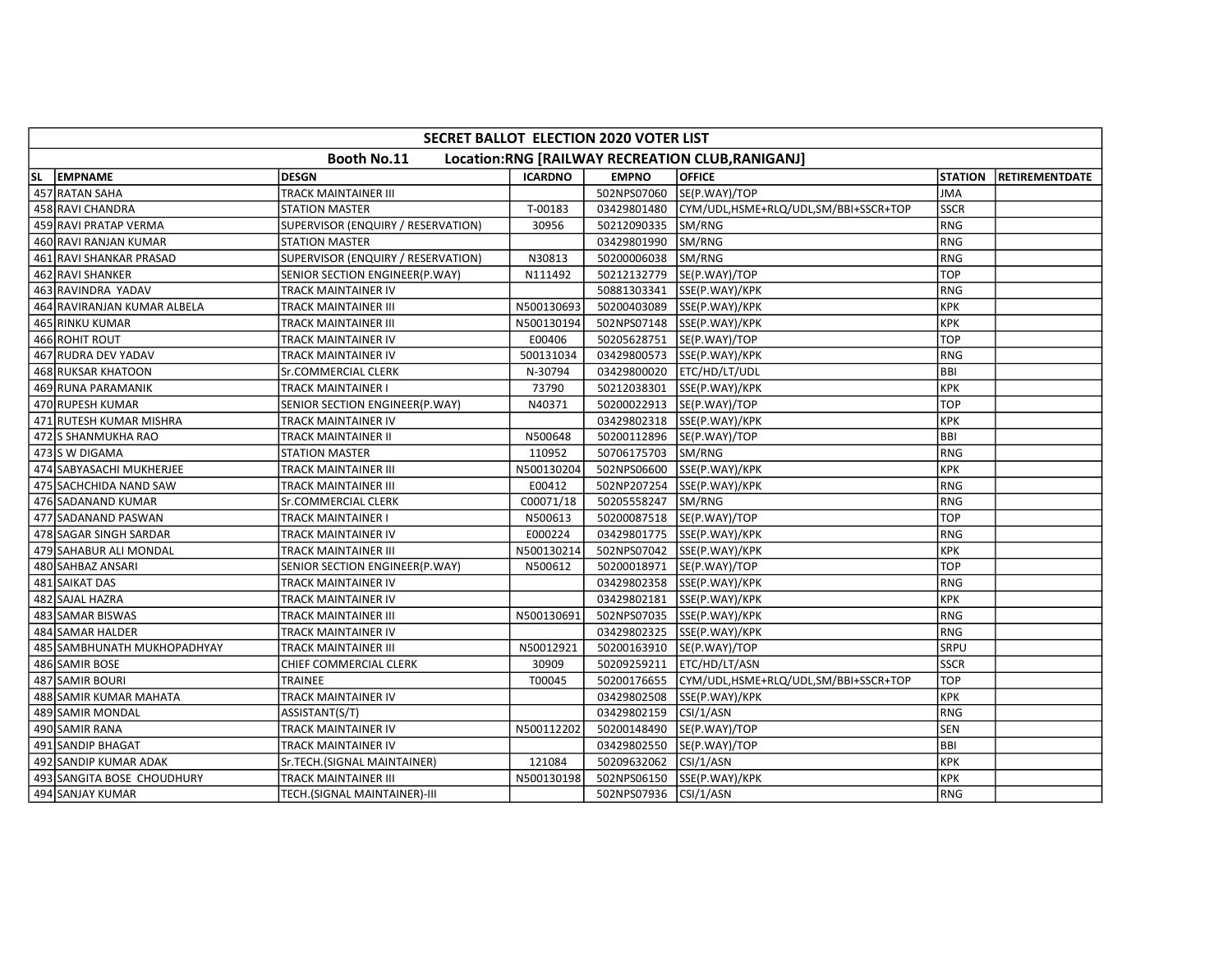|                                                                        | SECRET BALLOT ELECTION 2020 VOTER LIST |                                    |                |              |                                      |                |                       |  |  |
|------------------------------------------------------------------------|----------------------------------------|------------------------------------|----------------|--------------|--------------------------------------|----------------|-----------------------|--|--|
| <b>Booth No.11</b><br>Location:RNG [RAILWAY RECREATION CLUB, RANIGANJ] |                                        |                                    |                |              |                                      |                |                       |  |  |
| <b>SL</b>                                                              | <b>EMPNAME</b>                         | <b>DESGN</b>                       | <b>ICARDNO</b> | <b>EMPNO</b> | <b>OFFICE</b>                        | <b>STATION</b> | <b>RETIREMENTDATE</b> |  |  |
|                                                                        | 495 SANJAY KUMAR MEENA                 | <b>TRACK MAINTAINER IV</b>         | 500131399      | 03429801205  | SE(P.WAY)/TOP                        | <b>IRH</b>     |                       |  |  |
|                                                                        | 496 SANJAY KUMAR RAM                   | SAFAIWALA                          | 112450         | 50212137212  | SM/RNG                               | KPK            |                       |  |  |
|                                                                        | 497 SANJAY PRASAD BARNWAL              | <b>STATION MASTER</b>              |                | 24710069616  | CYM/UDL,HSME+RLQ/UDL,SM/BBI+SSCR+TOP | <b>BBI</b>     |                       |  |  |
|                                                                        | 498 SANJAY RAJAK                       | TECHNICIAN GR-I                    | 70163          | 50207AC0622  | TRD/UDL, BRR & PAN                   | BBI            |                       |  |  |
|                                                                        | 499 SANJIT CHOWDHURY                   | TRACK MAINTAINER III               |                | 502NPS07068  | SE(P.WAY)/TOP                        | Івві           |                       |  |  |
|                                                                        | 500 SANJIT KUMAR JAISWAL               | <b>STATION MASTER</b>              |                | 27305985894  | SM/RNG                               | KPK            |                       |  |  |
|                                                                        | 501 SANJOY BISWAS                      | TRACK MAINTAINER IV                | 500131074      | 03429800448  | SE(P.WAY)/TOP                        | SEN            |                       |  |  |
|                                                                        | 502 SANJOY DAS                         | TRACK MAINTAINER IV                |                | 03429802517  | SSE(P.WAY)/KPK                       | KPK            |                       |  |  |
|                                                                        | 503 SANJOY SARKAR                      | TRACK MAINTAINER II                |                | 50200159967  | SE(P.WAY)/TOP                        | <b>TOP</b>     |                       |  |  |
|                                                                        | 504 SANJOY YADAV                       | TRACK MAINTAINER I                 | N500394        | 50200084578  | SSE(P.WAY)/KPK                       | Ікрк           |                       |  |  |
|                                                                        | 505 SANTI DAS                          | TRACK MAINTAINER III               | 500130918      | 502NPS07075  | SE(P.WAY)/TOP                        | <b>TOP</b>     |                       |  |  |
|                                                                        | 506 SANTIGOPAL MUKHERJEE               | TRACK MAINTAINER III               | N50012924      |              | 502NPS00299  SE(P.WAY)/TOP           | <b>JMA</b>     |                       |  |  |
|                                                                        | 507 SANTOSH KUMAR                      | TECH-I(ELECT)                      | 439            | 55216000725  | TRD/UDL, BRR & PAN                   | <b>BBI</b>     |                       |  |  |
|                                                                        | 508 SANTOSH KUMAR                      | TRACK MAINTAINER I                 | N111337        | 50200121125  | SSE(P.WAY)/KPK                       | RNG            |                       |  |  |
|                                                                        | 509 SANTOSH KUMAR SINHA                | <b>JR CLERK</b>                    | N500111145     | 50200068925  | SE(P.WAY)/TOP                        | <b>TOP</b>     |                       |  |  |
|                                                                        | 510 SANTU MONDAL                       | TRACK MAINTAINER IV                | E000126        | 03429800574  | SE(P.WAY)/TOP                        | <b>SSCR</b>    |                       |  |  |
|                                                                        | 511 SARADANANDA MONDAL                 | TRACK MAINTAINER II                | E000127        | 50707836806  | SE(P.WAY)/TOP                        | <b>BBI</b>     |                       |  |  |
|                                                                        | 512 SARBAJIT ROY                       | TRACK MAINTAINER IV                |                | 03429802210  | SSE(P.WAY)/KPK                       | RNG            |                       |  |  |
|                                                                        | 513 SAROJ LAGURI                       | <b>Sr.COMMERCIAL CLERK</b>         | N30350         | 50212122397  | SM/RNG                               | RNG            |                       |  |  |
|                                                                        | 514 SASANKA SEKHAR CHATTOPADHYAY       | TRACK MAINTAINER IV                | N111393        |              | 50200115344 SE(P.WAY)/TOP            | <b>IRH</b>     |                       |  |  |
|                                                                        | 515 SATENDRA KUMAR SHAW                | TRACK MAINTAINER IV                | 500131308      | 03429801129  | SE(P.WAY)/TOP                        | SRPU           |                       |  |  |
|                                                                        | 516 SATISH KUMAR                       | TRACK MAINTAINER IV                | N50031357      | 03429801109  | SSE(P.WAY)/KPK                       | RNG            |                       |  |  |
|                                                                        | 517 SATYARTH PRAKASH                   | TRACK MAINTAINER IV                | N500112429     | 50200160611  | SSE(P.WAY)/KPK                       | RNG            |                       |  |  |
|                                                                        | 518 SATYENDRA KUMAR CHOUDHARY          | TRACK MAINTAINER II                | N30484         | 50200123729  | SE(P.WAY)/TOP                        | <b>TOP</b>     |                       |  |  |
|                                                                        | 519 SATYENDRA NATH GHOSH               | CHIEF COML. SUPERVISOR(GOODS)      | 30408          | 50212093798  | CYM/UDL,HSME+RLQ/UDL,SM/BBI+SSCR+TOP | <b>TOP</b>     |                       |  |  |
|                                                                        | 520 SAUNIDAUL MEENA                    | TRACK MAINTAINER IV                | E000219        | 03429801770  | SSE(P.WAY)/KPK                       | KPK            |                       |  |  |
|                                                                        | 521 SHAILENDRA KUMAR YADAV             | PORTER(TRANSPORTATION)             |                | 50200408242  | CYM/UDL,HSME+RLQ/UDL,SM/BBI+SSCR+TOP | <b>SSCR</b>    |                       |  |  |
|                                                                        | 522 SHAKTI PADA TUDU                   | TRACK MAINTAINER IV                | E000218        | 03429801778  | SSE(P.WAY)/KPK                       | RNG            |                       |  |  |
|                                                                        | 523 SHAMIK SARMA                       | TRACK MAINTAINER III               | N500130866     | 39207AB0326  | SSE(P.WAY)/KPK                       | RNG            |                       |  |  |
|                                                                        | 524 SHANKAR KUMAR KAHAR                | TRACK MAINTAINER IV                | 500131337      | 03429801130  | SE(P.WAY)/TOP                        | JMA            |                       |  |  |
|                                                                        | 525 SHANKAR PRASAD BARANWAL            | SUPERVISOR (ENQUIRY / RESERVATION) | N30676         | 502J0400021  | SM/RNG                               | RNG            |                       |  |  |
|                                                                        | 526 SHANKAR SINGH                      | TRACK MAINTAINER II                | N500633        | 50200089175  | SE(P.WAY)/TOP                        | <b>SEN</b>     |                       |  |  |
|                                                                        | 527 SHANKAR SINGH                      | ASSISTANT(S/T)                     | 121113         | 50212141756  | CSI/1/ASN                            | RNG            |                       |  |  |
|                                                                        | 528 SHANKAR TUDU                       | TRACK MAINTAINER IV                | E00356         | 03429801796  | SE(P.WAY)/TOP                        | <b>TOP</b>     |                       |  |  |
|                                                                        | 529 SHANKHANIL MAZUMDAR                | <b>STATION MANAGER-NG</b>          | 110967         | 50200178007  | SM/RNG                               | RNG            |                       |  |  |
|                                                                        | 530 SHANTANU KARMAKAR                  | ASSISTANT(S/T)                     |                | 50200170136  | CSI/1/ASN                            | RNG            |                       |  |  |
|                                                                        | 531 SHANTIMOY DEY                      | PORTER(TRANSPORTATION)             |                | 50205674773  | SM/RNG                               | RNG            |                       |  |  |
|                                                                        | 532 SHASHI BHUSHAN KUMAR               | CHIEF COMMERCIAL CLERK             | N30221         | 50209821028  | CYM/UDL,HSME+RLQ/UDL,SM/BBI+SSCR+TOP | <b>TOP</b>     |                       |  |  |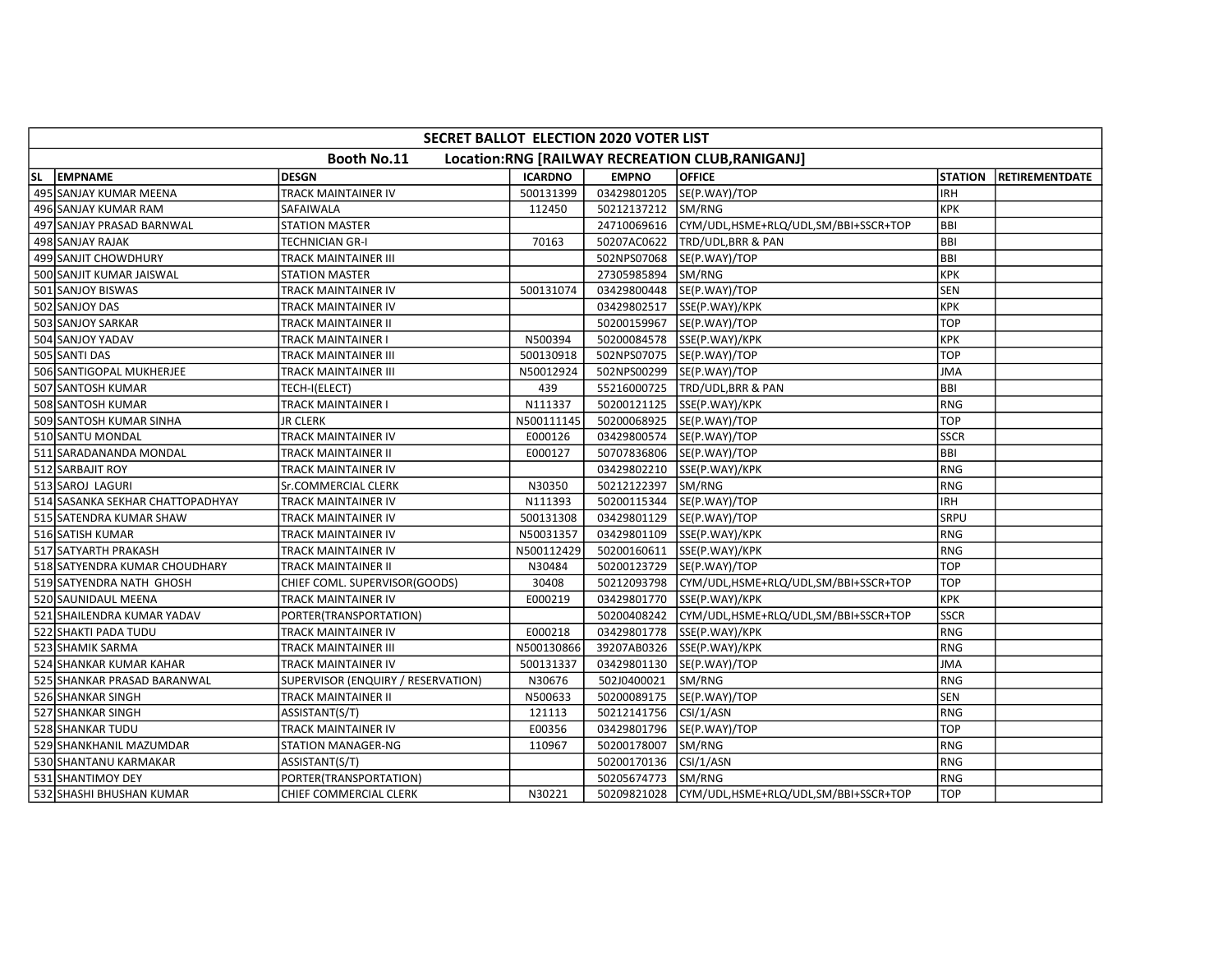| SECRET BALLOT ELECTION 2020 VOTER LIST                                 |                            |                                |                |              |                                      |                |                        |  |  |
|------------------------------------------------------------------------|----------------------------|--------------------------------|----------------|--------------|--------------------------------------|----------------|------------------------|--|--|
| <b>Booth No.11</b><br>Location:RNG [RAILWAY RECREATION CLUB, RANIGANJ] |                            |                                |                |              |                                      |                |                        |  |  |
| <b>SL</b>                                                              | <b>EMPNAME</b>             | <b>DESGN</b>                   | <b>ICARDNO</b> | <b>EMPNO</b> | <b>OFFICE</b>                        | <b>STATION</b> | <b>IRETIREMENTDATE</b> |  |  |
|                                                                        | 533 SHATRUGHAN SINGH       | PORTER (COMMERCIAL)            | 31095          | 50209364195  | ETC/HD/LT/ASN                        | <b>SSCR</b>    |                        |  |  |
|                                                                        | 534 SHIV BIHARI SINGH      | <b>CABIN MASTER</b>            | 113203         | 50212145130  | SM/RNG                               | <b>KPK</b>     |                        |  |  |
|                                                                        | 535 SHIV KUMAR MANDAL      | SENIOR SECTION ENGINEER(P.WAY) | N40305         | 50200068743  | SE(P.WAY)/TOP                        | TOP            |                        |  |  |
|                                                                        | 536 SHIV KUMAR PASWAN      | TRACK MAINTAINER I             | N500630        | 502A0089151  | SE(P.WAY)/TOP                        | BBI            |                        |  |  |
|                                                                        | 537 SHREE RAM SAH          | CHIEF COMMERCIAL CLERK         | 30968          | 50212098620  | SM/RNG                               | <b>RNG</b>     |                        |  |  |
|                                                                        | 538 SHUKDEB PRAMANICK      | TRACK MAINTAINER III           | N500130700     | 50214106324  | SSE(P.WAY)/KPK                       | KPK            |                        |  |  |
|                                                                        | 539 SHUVENDU MANDAL        | TRACK MAINTAINER IV            |                | 03429802321  | SSE(P.WAY)/KPK                       | <b>RNG</b>     |                        |  |  |
|                                                                        | 540 SHYAM KISHOR HEMBRAM.  | TRACK MAINTAINER III           | 15             | 50205523084  | SSE(P.WAY)/KPK                       | <b>RNG</b>     |                        |  |  |
|                                                                        | 541 SHYAM SUNDAR           | TRACK MAINTAINER III           |                | 50200403372  | SE(P.WAY)/TOP                        | <b>BBI</b>     |                        |  |  |
|                                                                        | 542 SHYAM SUNDAR RAWAT     | TECH.(SIGNAL MAINTAINER)-III   |                | 50200135562  | CSI/1/ASN                            | <b>KPK</b>     |                        |  |  |
|                                                                        | 543 SHYAMAL MONDAL         | <b>STATION MASTER</b>          | 110976         | 03429800097  | SM/RNG                               | <b>KPK</b>     |                        |  |  |
|                                                                        | 544 SHYAMAL SARKAR         | TRACK MAINTAINER IV            | 500131311      | 03429800853  | SE(P.WAY)/TOP                        | TOP            |                        |  |  |
|                                                                        | 545 SIBDAS KISKU           | Sr.CABIN MASTER                | 113003         | 50212089564  | SM/RNG                               | <b>RNG</b>     |                        |  |  |
|                                                                        | 546 SIDDHARTHA MAJI        | TRACK MAINTAINER II            | N500111912     | 50200135276  | SSE(P.WAY)/KPK                       | <b>RNG</b>     |                        |  |  |
|                                                                        | 547 SIKANDAR ALI           | TRACK MAINTAINER II            | 73900          | 50212020308  | SSE(P.WAY)/KPK                       | <b>KPK</b>     |                        |  |  |
|                                                                        | 548 SIKHA BHATTACHERJEE    | CHIEF COMMERCIAL CLERK         | N30112         | 50212127097  | SM/RNG                               | RNG            |                        |  |  |
|                                                                        | 549 SINTU KUMAR            | TRACK MAINTAINER II            | N500112090     | 50200145233  | SSE(P.WAY)/KPK                       | <b>KPK</b>     |                        |  |  |
|                                                                        | 550 SK JAMSER ALAM         | TRACK MAINTAINER II            | N30500         | 50200106562  | SE(P.WAY)/TOP                        | SRPU           |                        |  |  |
|                                                                        | 551 SK KALIBUR RAHAMAN     | PORTER(TRANSPORTATION)         | N-110915       | 03429800030  | CYM/UDL,HSME+RLQ/UDL,SM/BBI+SSCR+TOP | <b>TOP</b>     |                        |  |  |
|                                                                        | 552 SK MONIRUL HAQUE       | <b>TRACK MAINTAINER II</b>     | N500623        | 50200106598  | SE(P.WAY)/TOP                        | SRPU           |                        |  |  |
|                                                                        | 553 SMT PUSHPANJALI KUMARI | TRACK MAINTAINER IV            | N500130685     |              | 50200403384 SSE(P.WAY)/KPK           | <b>KPK</b>     |                        |  |  |
|                                                                        | 554 SOMNATH CHAR           | TRACK MAINTAINER IV            |                | 03429802621  | SSE(P.WAY)/KPK                       | <b>RNG</b>     |                        |  |  |
|                                                                        | 555 SOMNATH CHATTERJEE     | TRACK MAINTAINER IV            |                | 03429802212  | SSE(P.WAY)/KPK                       | <b>KPK</b>     |                        |  |  |
|                                                                        | 556 SOMNATH CHATTOPADHYAY  | <b>STATION MANAGER-NG</b>      | N201639        | 50205522936  | SM/RNG                               | <b>KPK</b>     |                        |  |  |
|                                                                        | 557 SOMNATH DAWN           | TRACK MAINTAINER IV            |                | 03429802208  | SSE(P.WAY)/KPK                       | <b>KPK</b>     |                        |  |  |
|                                                                        | 558 SOMNATH KARMAKAR       | TRACK MAINTAINER IV            | N111343        | 50200121113  | SE(P.WAY)/TOP                        | TOP            |                        |  |  |
|                                                                        | 559 SOMNATH MAJEE          | TRACK MAINTAINER IV            |                | 18229801875  | SSE(P.WAY)/KPK                       | <b>KPK</b>     |                        |  |  |
|                                                                        | 560 SONU KUMAR             | TRACK MAINTAINER III           | E00363         | 50200644500  | SE(P.WAY)/TOP                        | <b>JMA</b>     |                        |  |  |
|                                                                        | 561 SONU RAJ               | <b>SHUNT MAN</b>               | T-00066        | 03429801560  | CYM/UDL,HSME+RLQ/UDL,SM/BBI+SSCR+TOP | <b>TOP</b>     |                        |  |  |
|                                                                        | 562 SONUKUMAR              | TRACK MAINTAINER III           |                |              | 334NP002596  SE(P.WAY)/TOP           | <b>TOP</b>     |                        |  |  |
|                                                                        | 563 SOUMEN BANERJEE        | TRACK MAINTAINER II            | N111324        | 50200124539  | SSE(P.WAY)/KPK                       | <b>KPK</b>     |                        |  |  |
|                                                                        | 564 SOUMEN GHOSH           | CHIEF COMMERCIAL CLERK         |                | 03429801904  | SM/RNG                               | <b>RNG</b>     |                        |  |  |
|                                                                        | 565 SOUMIK CHATTARAJ       | PORTER(TRANSPORTATION)         | 110913         | 50200408273  | CYM/UDL,HSME+RLQ/UDL,SM/BBI+SSCR+TOP | <b>SSCR</b>    |                        |  |  |
|                                                                        | 566 SOURAV DEY             | TRACK MAINTAINER IV            |                | 03429802518  | SSE(P.WAY)/KPK                       | <b>RNG</b>     |                        |  |  |
|                                                                        | 567 SOURAV GHOSH           | TRACK MAINTAINER IV            |                | 03429802772  | SSE(P.WAY)/KPK                       | <b>RNG</b>     |                        |  |  |
|                                                                        | 568 SOURAV KUMAR           | TRACK MAINTAINER II            |                | 50200156322  | SE(P.WAY)/TOP                        | <b>TOP</b>     |                        |  |  |
|                                                                        | 569 SRI ANISH KUMAR GUPTA  | TECH.(SIGNAL MAINTAINER)-III   |                | 502NPS11054  | SE(SIGNAL-2)/UDL                     | <b>SSCR</b>    |                        |  |  |
|                                                                        | 570 SRI JAYANTA LAHA       | <b>HELPER</b>                  | 70255          | 502NPS06488  | <b>TRD/UDL, BRR &amp; PAN</b>        | <b>BBI</b>     |                        |  |  |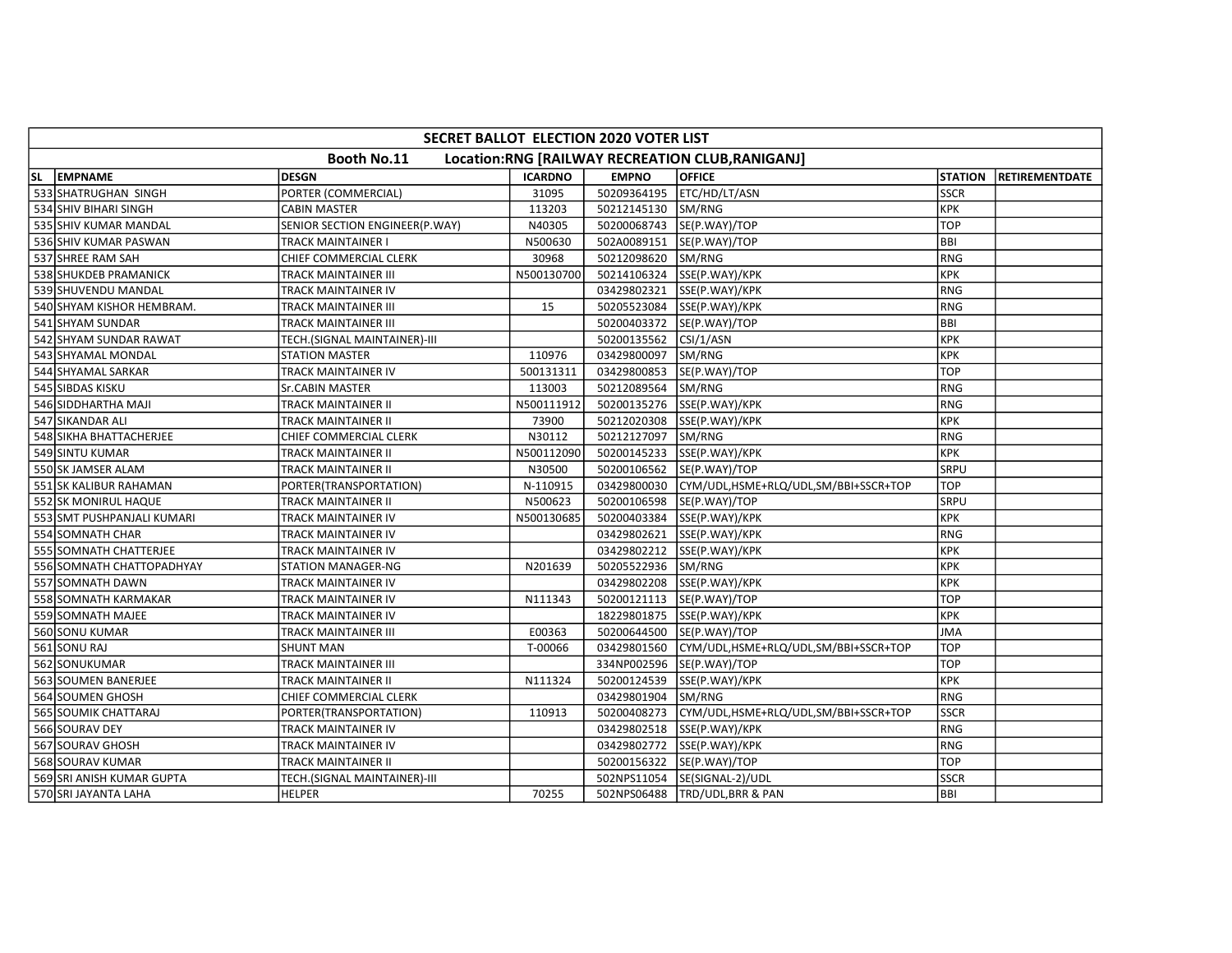|                                                                        | SECRET BALLOT ELECTION 2020 VOTER LIST |                               |                |              |                                      |                |                       |  |  |
|------------------------------------------------------------------------|----------------------------------------|-------------------------------|----------------|--------------|--------------------------------------|----------------|-----------------------|--|--|
| <b>Booth No.11</b><br>Location:RNG [RAILWAY RECREATION CLUB, RANIGANJ] |                                        |                               |                |              |                                      |                |                       |  |  |
| <b>SL</b>                                                              | <b>EMPNAME</b>                         | <b>DESGN</b>                  | <b>ICARDNO</b> | <b>EMPNO</b> | <b>OFFICE</b>                        | <b>STATION</b> | <b>RETIREMENTDATE</b> |  |  |
|                                                                        | 571 SRI RAM SINGH                      | <b>TRACK MAINTAINER I</b>     | 75088          | 50212000565  | SE(P.WAY)/TOP                        | <b>TOP</b>     |                       |  |  |
|                                                                        | 572 SRI UMASANKAR MONDAL               | TRACK MAINTAINER II           | 73462          |              | 50212130035 SSE(P.WAY)/KPK           | RNG            |                       |  |  |
|                                                                        | 573 SRIBAS MANDAL                      | TRACK MAINTAINER IV           | 500131070      | 03429800447  | SE(P.WAY)/TOP                        | <b>SSCR</b>    |                       |  |  |
|                                                                        | 574 SRIJAL SOREN                       | TRACK MAINTAINER III          | E00005         | 50714401646  | SSE(P.WAY)/KPK                       | KPK            |                       |  |  |
|                                                                        | 575 SRILAL MANDAL                      | CHIEF COMMERCIAL CLERK        | 30812          | 50212144599  | ETC/HD/LT/ASN                        | <b>SSCR</b>    |                       |  |  |
|                                                                        | 576 SUBAL CHANDRA GOPE                 | TRACK MAINTAINER I            | 73848          | 50212089400  | SSE(P.WAY)/KPK                       | RNG            |                       |  |  |
|                                                                        | 577 SUBHAJIT BANIK                     | TRACK MAINTAINER IV           |                | 03429802324  | SSE(P.WAY)/KPK                       | KPK            |                       |  |  |
|                                                                        | 578 SUBHAJIT MAJI                      | TRACK MAINTAINER III          | E00360         | 12303532641  | SE(P.WAY)/TOP                        | <b>TOP</b>     |                       |  |  |
|                                                                        | 579 SUBHANKAR CHATTOPADHYAY            | CHIEF COMMERCIAL CLERK        | N30160         | 50212118862  | ETC/HD/LT/ASN                        | <b>SSCR</b>    |                       |  |  |
|                                                                        | 580 SUBHAS CHANDRA SINGH               | <b>SR. TECHNICIAN</b>         | 60479          | 50212114170  | EF/UDL                               | IRNG           |                       |  |  |
|                                                                        | 581 SUBHASIS MONDAL                    | TRACK MAINTAINER II           | N500632        | 50200106586  | SE(P.WAY)/TOP                        | <b>SRPU</b>    |                       |  |  |
|                                                                        | 582 SUBINAY RANA                       | TRACK MAINTAINER IV           |                | 03429802211  | SSE(P.WAY)/KPK                       | RNG            |                       |  |  |
|                                                                        | 583 SUBIR KUMAR DEY                    | TRACK MAINTAINER II           |                | 50200402521  | SE(P.WAY)/TOP                        | <b>SRPU</b>    |                       |  |  |
|                                                                        | 584 SUBRATA BHATTACHARJEE              | TRACK MAINTAINER III          | N500130199     | 502NPS06505  | SSE(P.WAY)/KPK                       | RNG            |                       |  |  |
|                                                                        | 585 SUBRATA BISWAS                     | TRACK MAINTAINER IV           | 500131310      | 03429800855  | SE(P.WAY)/TOP                        | BBI            |                       |  |  |
|                                                                        | 586 SUBROTO GHOSH                      | TRACK MAINTAINER IV           | 500131066      | 03429800451  | SE(P.WAY)/TOP                        | <b>TOP</b>     |                       |  |  |
|                                                                        | 587 SUDAMA MAHATO                      | TRACK MAINTAINER IV           |                | 03429802557  | SSE(P.WAY)/KPK                       | RNG            |                       |  |  |
|                                                                        | 588 SUDAMA PASWAN                      | TRACK MAINTAINER I            | N500611        | 50200087488  | SE(P.WAY)/TOP                        | <b>TOP</b>     |                       |  |  |
|                                                                        | 589 SUDARSON GHOSH                     | TRACK MAINTAINER IV           |                | 03429802549  | SSE(P.WAY)/KPK                       | KPK            |                       |  |  |
|                                                                        | 590 SUDHA SINGH                        | PEON                          | N201739        | 50200047181  | SM/RNG                               | RNG            |                       |  |  |
|                                                                        | 591 SUDHAKAR GOSWAMI                   | TRACK MAINTAINER IV           |                | 03429802179  | SSE(P.WAY)/KPK                       | KPK            |                       |  |  |
|                                                                        | 592 SUDHANSU SEKHAR BARIK              | TECH.(TELECOM MAINTAINER)-I   | 121055         | 50208281257  | CTCI/ASN                             | RNG            |                       |  |  |
|                                                                        | 593 SUDHIR KUMAR VISHWAKARMA           | TECH.(SIGNAL MAINTAINER)-I    | 120213         | 50212117481  | CSI/1/ASN                            | RNG            |                       |  |  |
|                                                                        | 594 SUDHIR KUMAR PAL                   | TRACK MAINTAINER II           | N111299        | 50200112410  | SSE(P.WAY)/KPK                       | KPK            |                       |  |  |
|                                                                        | 595 SUDIP SAHA                         | TRACK MAINTAINER III          | N500130226     | 502NPS07027  | SSE(P.WAY)/KPK                       | RNG            |                       |  |  |
|                                                                        | 596 SUDIPTA CHATTERJEE                 | JUNIOR ENGINEER(P.WAY)        | 75856          | 50200019306  | SE(P.WAY)/TOP                        | <b>TOP</b>     |                       |  |  |
|                                                                        | 597 SUJAN KUMAR GUHA                   | Sr.COMMERCIAL CLERK(BOOKING)  | 30021          | 50212115277  | SM/RNG                               | RNG            |                       |  |  |
|                                                                        | 598 SUJEET MAHATO                      | TRACK MAINTAINER III          | N500112773     | 50200163831  | SE(P.WAY)/TOP                        | <b>SSCR</b>    |                       |  |  |
|                                                                        | 599 SUJISNU SURAL                      | TRACK MAINTAINER IV           |                | 03429802629  | SE(P.WAY)/TOP                        | IRH            |                       |  |  |
|                                                                        | 600 SUJIT ADHIKARY                     | TRACK MAINTAINER III          |                | 502NPS07071  | SE(P.WAY)/TOP                        | BBI            |                       |  |  |
|                                                                        | 601 SUJIT BISWAS                       | TRACK MAINTAINER IV           |                | 03429802359  | SSE(P.WAY)/KPK                       | RNG            |                       |  |  |
|                                                                        | 602 SUJIT KUMAR                        | <b>STATION MANAGER-NG</b>     | N201751        | 50200089485  | CYM/UDL,HSME+RLQ/UDL,SM/BBI+SSCR+TOP | <b>BBI</b>     |                       |  |  |
|                                                                        | 603 SUJIT KUMAR BAGDI                  | Sr.CABINMAN                   | 112431         | 50212100584  | CYM/UDL,HSME+RLQ/UDL,SM/BBI+SSCR+TOP | lsscr          |                       |  |  |
|                                                                        | 604 SUJIT KUMAR PRASAD                 | TRACK MAINTAINER II           | N500111903     | 50200135290  | SSE(P.WAY)/KPK                       | KPK            |                       |  |  |
|                                                                        | 605 SUJIT MONDAL                       | <b>GATEKEEPER (TRANSPORT)</b> | N202009        | 50200148477  | SM/RNG                               | RNG            |                       |  |  |
|                                                                        | 606 SUKUMAR BISWAS                     | TRACK MAINTAINER IV           | N50012973      | 50200175225  | SSE(P.WAY)/KPK                       | RNG            |                       |  |  |
|                                                                        | 607 SUMAN SANTRA                       | TRACK MAINTAINER II           | N500112290     | 50200157016  | SE(P.WAY)/TOP                        | bQT            |                       |  |  |
|                                                                        | 608 SUMANKALYAN GOSWAMI                | STATION MANAGER-NG            | N201384        | 50204127857  | SM/RNG                               | Ікрк           |                       |  |  |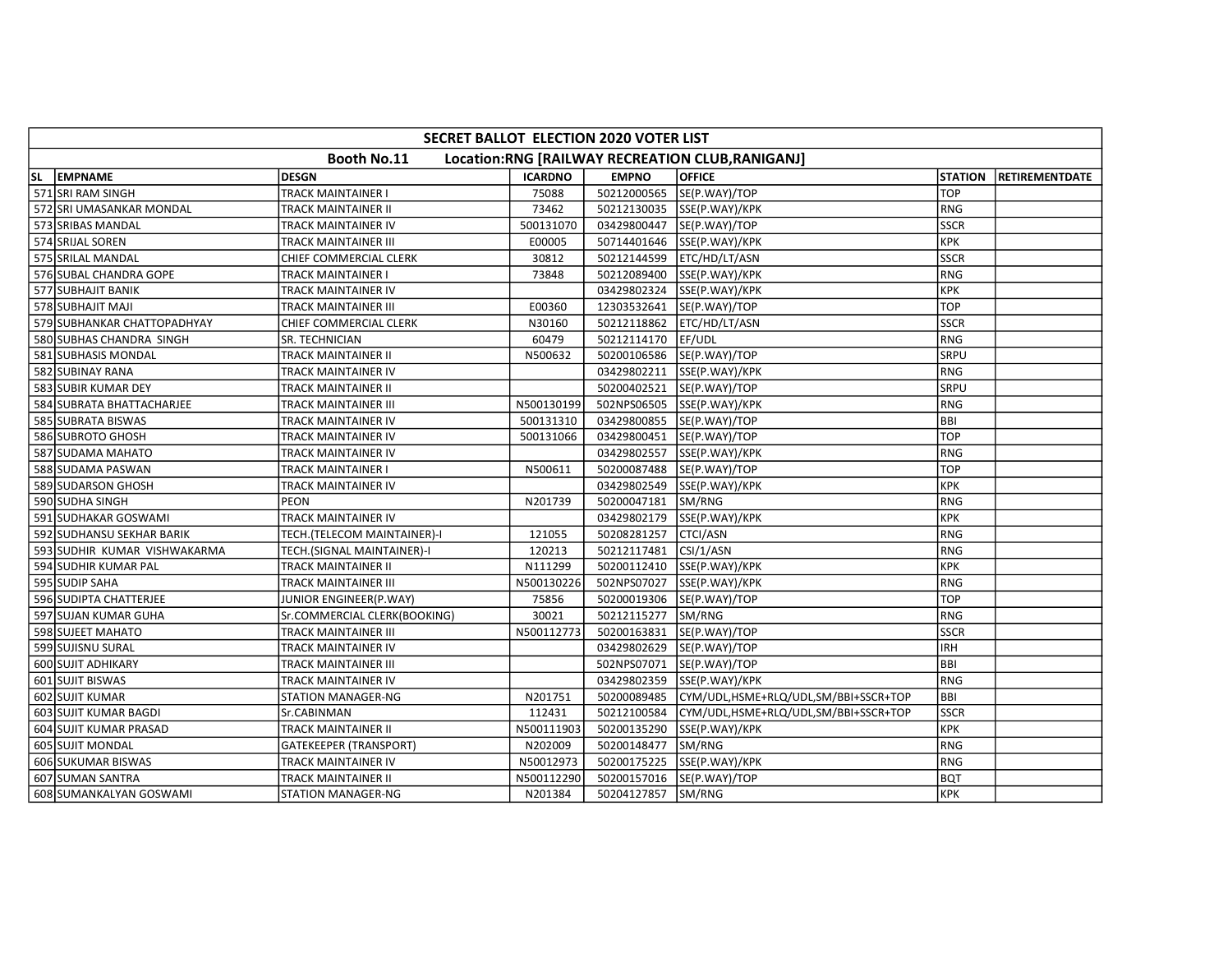|    | SECRET BALLOT ELECTION 2020 VOTER LIST                          |                               |                |              |                                                  |                |                |  |  |  |
|----|-----------------------------------------------------------------|-------------------------------|----------------|--------------|--------------------------------------------------|----------------|----------------|--|--|--|
|    | Booth No.11<br>Location:RNG [RAILWAY RECREATION CLUB, RANIGANJ] |                               |                |              |                                                  |                |                |  |  |  |
| SL | <b>EMPNAME</b>                                                  | <b>DESGN</b>                  | <b>ICARDNO</b> | <b>EMPNO</b> | <b>OFFICE</b>                                    | <b>STATION</b> | RETIREMENTDATE |  |  |  |
|    | 609 SUMANTA DAS                                                 | <b>TRACK MAINTAINER IV</b>    |                | 03429802553  | SSE(P.WAY)/KPK                                   | l RNG          |                |  |  |  |
|    | 610 SUMANTA ROY                                                 | TRACK MAINTAINER IV           | N500130531     |              | 502NPS06592  SE(P.WAY)/TOP                       | BBI            |                |  |  |  |
|    | 611 SUMIT BANERJEE                                              | JUNIOR ENGINEER(P.WAY)        | 500131398      |              | 50200157831  SE(P.WAY)/TOP                       | TOP            |                |  |  |  |
|    | 612 SUMIT GHOSH                                                 | TRACK MAINTAINER III          | N500130681     | 502NPS07040  | SSE(P.WAY)/KPK                                   | <b>RNG</b>     |                |  |  |  |
|    | 613 SUMIT PRAMANICK                                             | <b>TRACK MAINTAINER III</b>   | N500130208     |              | 502NPS06872 SSE(P.WAY)/KPK                       | <b>RNG</b>     |                |  |  |  |
|    | 614 SUNIL KUMAR                                                 | <b>STATION MANAGER-NG</b>     | 110492         | 50212119490  | CYM/UDL,HSME+RLQ/UDL,SM/BBI+SSCR+TOP             | Isscr          |                |  |  |  |
|    | 615 SUNIL KUMAR                                                 | TRACK MAINTAINER IV           |                | 12303533890  | SSE(P.WAY)/KPK                                   | RNG            |                |  |  |  |
|    | 616 SUNIL KUMAR PANDEY                                          | <b>Sr. TRAINS CLERK</b>       | N200397        | 50200072539  | SM/RNG                                           | RNG            |                |  |  |  |
|    | 617 SUNIL KUMAR PRASAD                                          | CHIEF COMMERCIAL CLERK        | 31162          | 50209364274  | ETC/HD/LT/UDL                                    | <b>BBI</b>     |                |  |  |  |
|    | 618 SUNIL KUMAR RAM                                             | <b>TRAINEE</b>                | N80236         | 50200127930  | EF/UDL                                           | IRNG           |                |  |  |  |
|    | 619 SUNIL MANDAL                                                | <b>SHUNT MAN</b>              | T-00067        | 03429801562  | CYM/UDL,HSME+RLQ/UDL,SM/BBI+SSCR+TOP             | TOP            |                |  |  |  |
|    | 620 SUNIL PRASAD                                                | TRACK MAINTAINER IV           | N500130925     | 03429800416  | SSE(P.WAY)/KPK                                   | <b>RNG</b>     |                |  |  |  |
|    | 621 SUNIL PRASAD                                                | TECH.(SIGNAL MAINTAINER)-I    | 121112         | 50212086150  | SE(SIGNAL-2)/UDL                                 | BBI            |                |  |  |  |
|    | 622 SUNNY KUMAR                                                 | TRAINEE                       | N201749        | 50200128703  | CYM/UDL,HSME+RLQ/UDL,SM/BBI+SSCR+TOP             | BBI            |                |  |  |  |
|    | 623 SUPRABHAT KHAN                                              | <b>TRACK MAINTAINER IV</b>    | N500111982     | 50200140321  | SE(P.WAY)/TOP                                    | <b>SEN</b>     |                |  |  |  |
|    | 624 SUPRIYA GHOSH                                               | TRACK MAINTAINER IV           |                | 03429802205  | SSE(P.WAY)/KPK                                   | <b>RNG</b>     |                |  |  |  |
|    | 625 SUPRIYO BISWAS                                              | TRACK MAINTAINER IV           |                | 03429802314  | SSE(P.WAY)/KPK                                   | KPK            |                |  |  |  |
|    | 626 SURAJ KUMAR GUPTA                                           | TRACK MAINTAINER IV           |                | 50200404830  | SE(P.WAY)/TOP                                    | TOP            |                |  |  |  |
|    | 627 SURAJ KUMAR                                                 | TRACK MAINTAINER III          | E00358         |              | 50200404942 SE(P.WAY)/TOP                        | <b>BBI</b>     |                |  |  |  |
|    | 628 SURAJ KUMAR BURMAN                                          | TRACK MAINTAINER IV           |                |              | 03229802282 SE(P.WAY)/TOP                        | <b>TOP</b>     |                |  |  |  |
|    | 629 SURENDRA KUMAR                                              | <b>TRACK MAINTAINER III</b>   | N500130234     |              | 50200169596 SSE(P.WAY)/KPK                       | крк            |                |  |  |  |
|    | 630 SURYA NARAYAN SINGH                                         | <b>GATEKEEPER (TRANSPORT)</b> | N-201984       |              | 50200148878 CYM/UDL,HSME+RLQ/UDL,SM/BBI+SSCR+TOP | <b>TOP</b>     |                |  |  |  |
|    | 631 SUSHANTA KUMAR CHANDA                                       | TRACK MAINTAINER III          | N500130232     | 502NPS07022  | SSE(P.WAY)/KPK                                   | <b>RNG</b>     |                |  |  |  |
|    | 632 SUSIL KUMAR DE                                              | GATEKEEPER (TRANSPORT)        | N110756        | 502NPS05553  | CYM/UDL,HSME+RLQ/UDL,SM/BBI+SSCR+TOP             | BBI            |                |  |  |  |
|    | 633 SWAPAN KUMAR BISWAS                                         | TRACK MAINTAINER II           | N111795        |              | 50200112355 SSE(P.WAY)/KPK                       | RNG            |                |  |  |  |
|    | 634 SWAPAN MONDAL                                               | TRACK MAINTAINER I            | 73963          | 50212009106  | SSE(P.WAY)/KPK                                   | <b>KPK</b>     |                |  |  |  |
|    | 635 SWAPNADEEP GHOSH                                            | <b>TRACK MAINTAINER IV</b>    |                | 03429802323  | SSE(P.WAY)/KPK                                   | <b>RNG</b>     |                |  |  |  |
|    | 636 SWARNJEET KR SINGHCHANDRAVANSI                              | TRACK MAINTAINER III          | N500112291     | 50200157030  | SE(P.WAY)/TOP                                    | <b>SSCR</b>    |                |  |  |  |
|    | 637 SWARUP ROY                                                  | TRACK MAINTAINER II           | N111295        | 50200120959  | SSE(P.WAY)/KPK                                   | RNG            |                |  |  |  |
|    | 638 SYED ABDUL BASIR                                            | <b>TRACK MAINTAINER IV</b>    | 500130923      | 03429800113  | SE(P.WAY)/TOP                                    | <b>JMA</b>     |                |  |  |  |
|    | 639 SYED MD FAIZ                                                | CHIEF COMMERCIAL CLERK        | 31186          | 50212102337  | SM/RNG                                           | RNG            |                |  |  |  |
|    | 640 SYED MD IMRAN HASHMI                                        | TRACK MAINTAINER III          | N500130195     | 502NPS07034  | SSE(P.WAY)/KPK                                   | <b>RNG</b>     |                |  |  |  |
|    | 641 SYED SHADAB ZAHIR                                           | TRACK MAINTAINER III          | N500130191     | 502NPS07028  | SSE(P.WAY)/KPK                                   | <b>RNG</b>     |                |  |  |  |
|    | 642 TAFIK KHAN                                                  | TRACK MAINTAINER II           | N500617        |              | 50200091170  SE(P.WAY)/TOP                       | <b>IRH</b>     |                |  |  |  |
|    | 643 TANMAY GHOSH                                                | TRACK MAINTAINER IV           |                | 03429802317  | SSE(P.WAY)/KPK                                   | RNG            |                |  |  |  |
|    | 644 TANMOY MAZUMDAR                                             | <b>OFFICE SUPERINTENDENT</b>  |                | 50205040424  | SSE(P.WAY)/KPK                                   | <b>KPK</b>     |                |  |  |  |
|    | 645 TAPAN KUNDU                                                 | <b>CHIEF TRAINS CLERK</b>     | 112536         | 50208363407  | SM/RNG                                           | <b>RNG</b>     |                |  |  |  |
|    | 646 TAPAN-MAJUMDER                                              | TRACK MAINTAINER IV           |                | 242IE120283  | SE(P.WAY)/TOP                                    | <b>TOP</b>     |                |  |  |  |